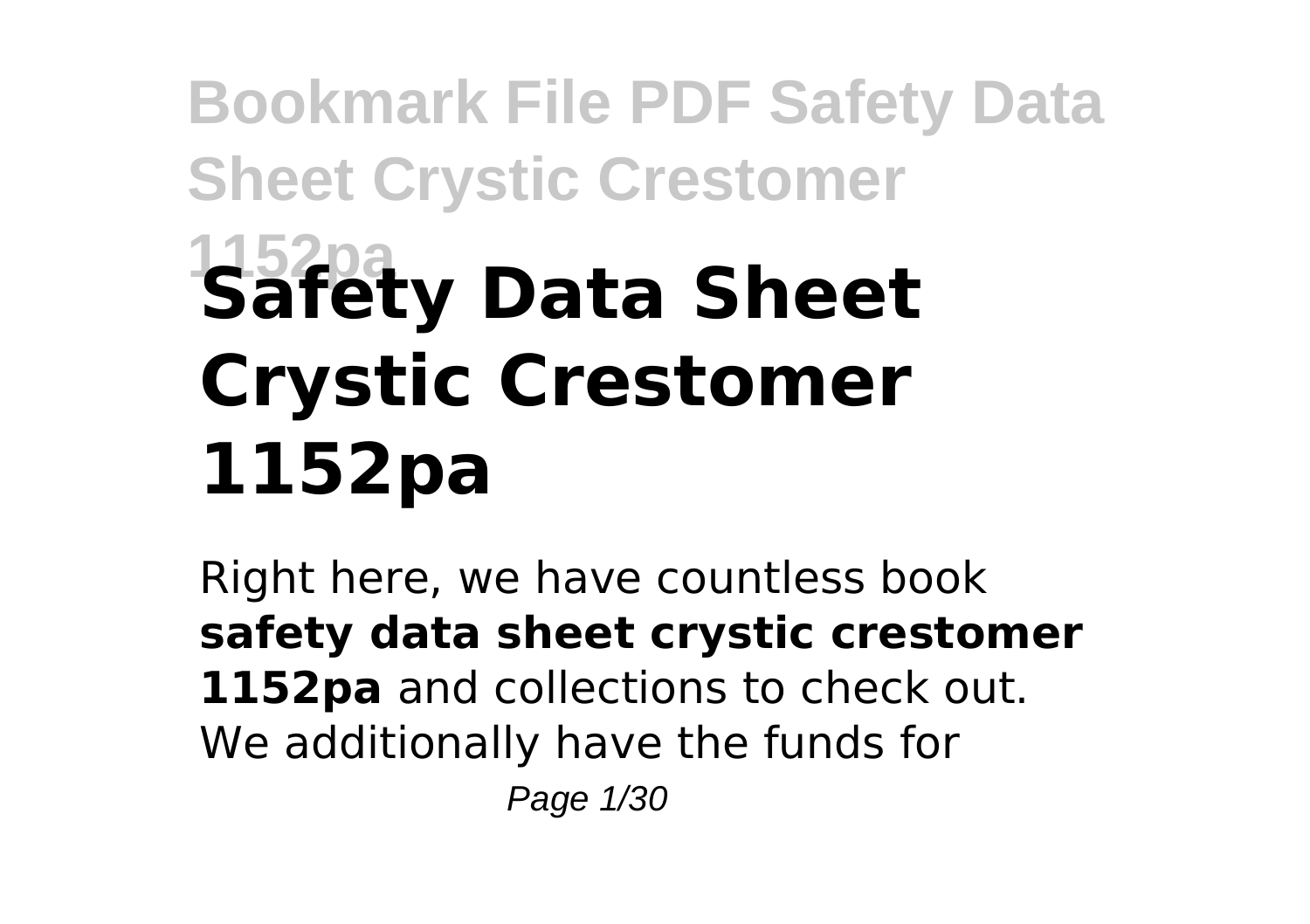## **Bookmark File PDF Safety Data Sheet Crystic Crestomer 1152pa** variant types and also type of the books

to browse. The within acceptable limits book, fiction, history, novel, scientific research, as competently as various new sorts of books are readily user-friendly here.

As this safety data sheet crystic crestomer 1152pa, it ends taking place

Page 2/30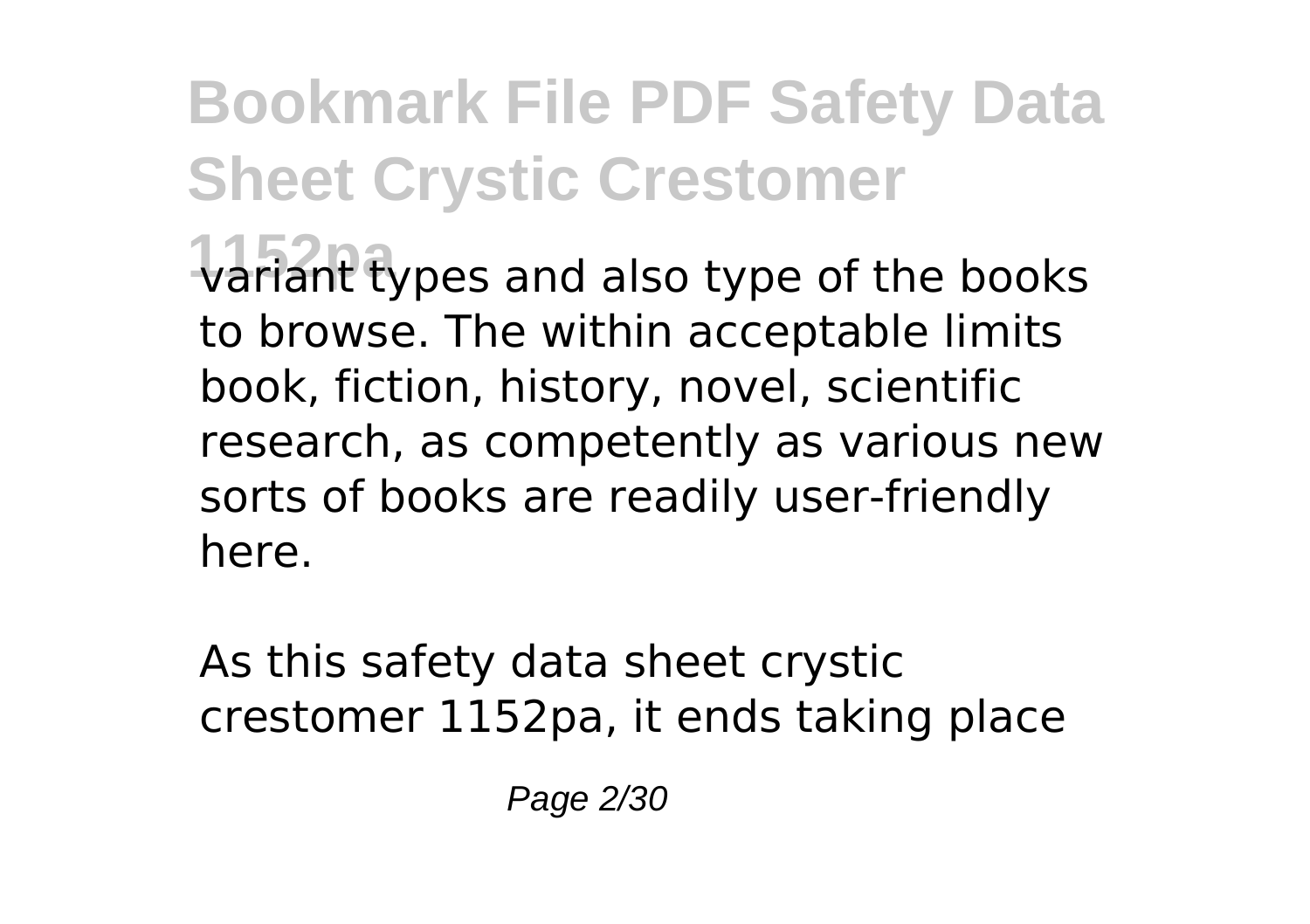### **Bookmark File PDF Safety Data Sheet Crystic Crestomer 1152pa** subconscious one of the favored book safety data sheet crystic crestomer 1152pa collections that we have. This is why you remain in the best website to

look the incredible ebook to have.

It's easier than you think to get free Kindle books; you just need to know where to look. The websites below are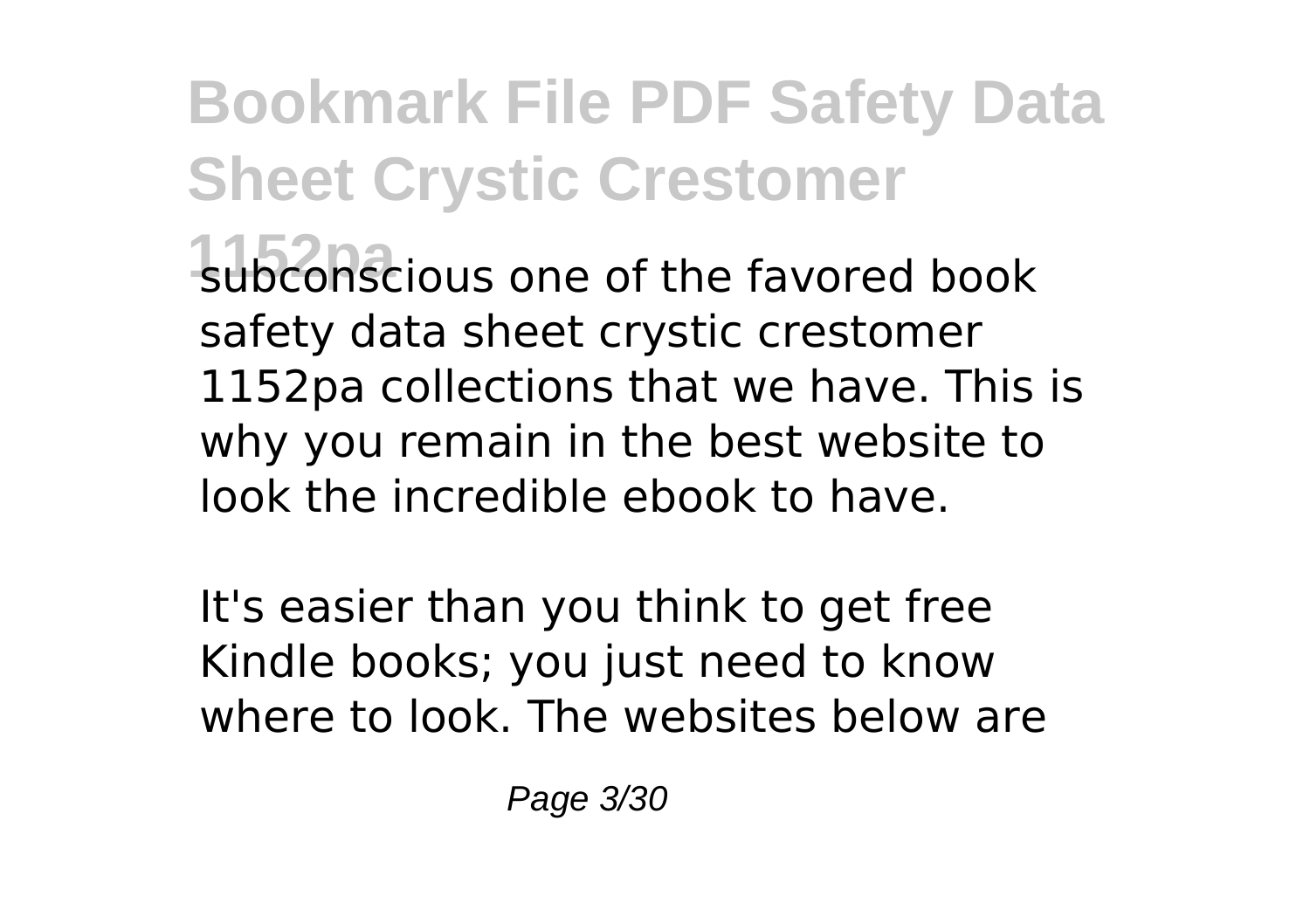**Bookmark File PDF Safety Data Sheet Crystic Crestomer 1152** areat places to visit for free books, and each one walks you through the process of finding and downloading the free Kindle book that you want to start

reading.

#### **Safety Data Sheet Crystic Crestomer** CRYSTIC CRESTOMER 1152PA Ingestion

Page 4/30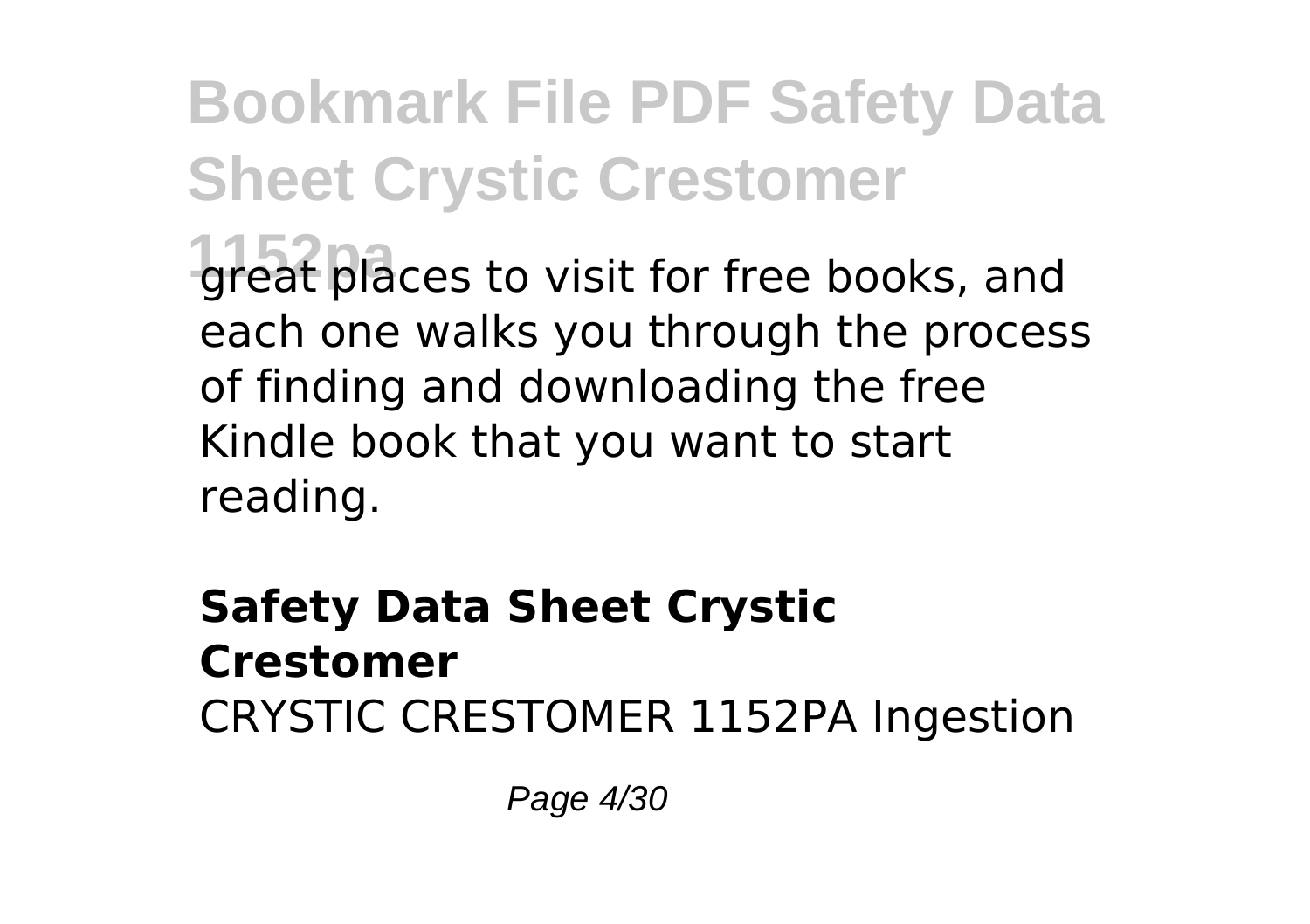**1152pa** Causes burns. May cause chemical burns in mouth and throat. May cause stomach pain or vomiting. Skin Contact Causes burns. Risk of sensitization or allergic reactions among sensitive individuals. Eye Contact Causes burns. Extreme irritation of eyes and mucous membranes, including burning and tearing. Environment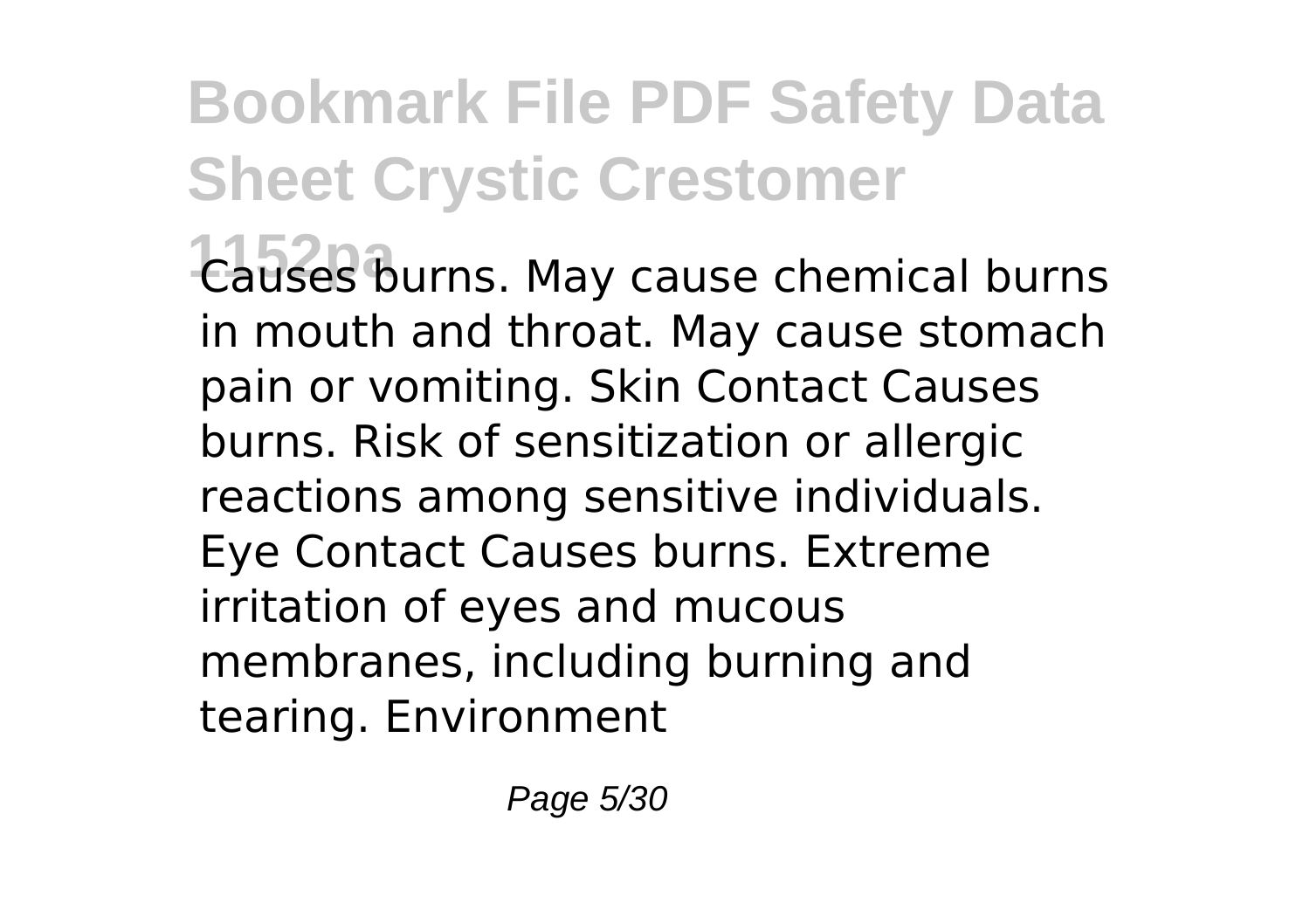#### **SAFETY DATA SHEET CRYSTIC CRESTOMER 1152PA**

CRYSTIC CRESTOMER 1196PA Hazard Statements H226 Flammable liquid and vapour. H312 Harmful in contact with skin. H315 Causes skin irritation. H317 May cause an allergic skin reaction. H319 Causes serious eye irritation. H332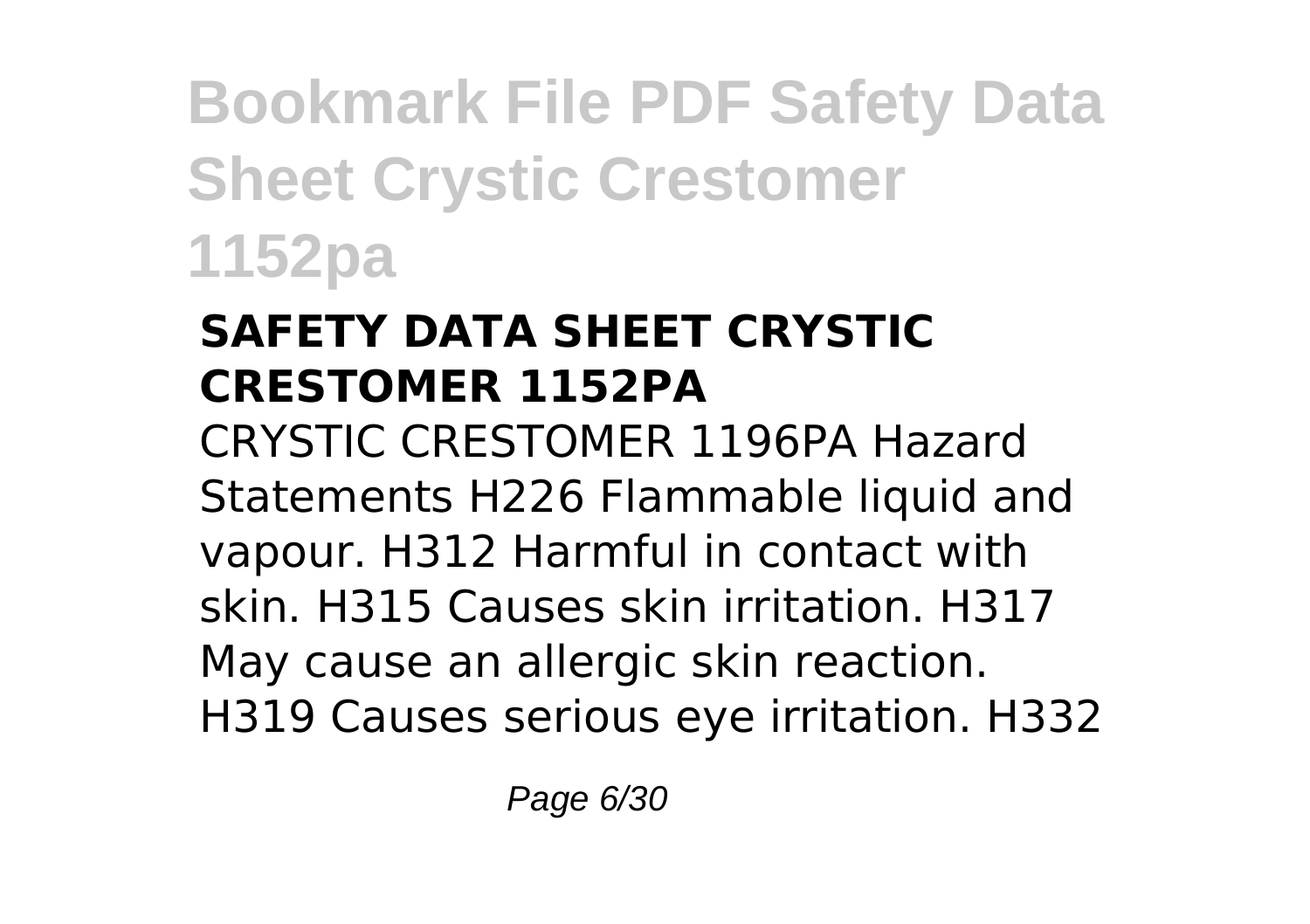**Bookmark File PDF Safety Data Sheet Crystic Crestomer 1152pa** Harmful if inhaled. H335 May cause respiratory irritation. H361d Suspected of damaging the unborn child.

#### **SAFETY DATA SHEET CRYSTIC CRESTOMER 1196PA**

SAFETY DATA SHEET CRYSTIC CRESTOMER 1186PA 1 IDENTIFICATION OF THE SUBSTANCE/PREPARATION AND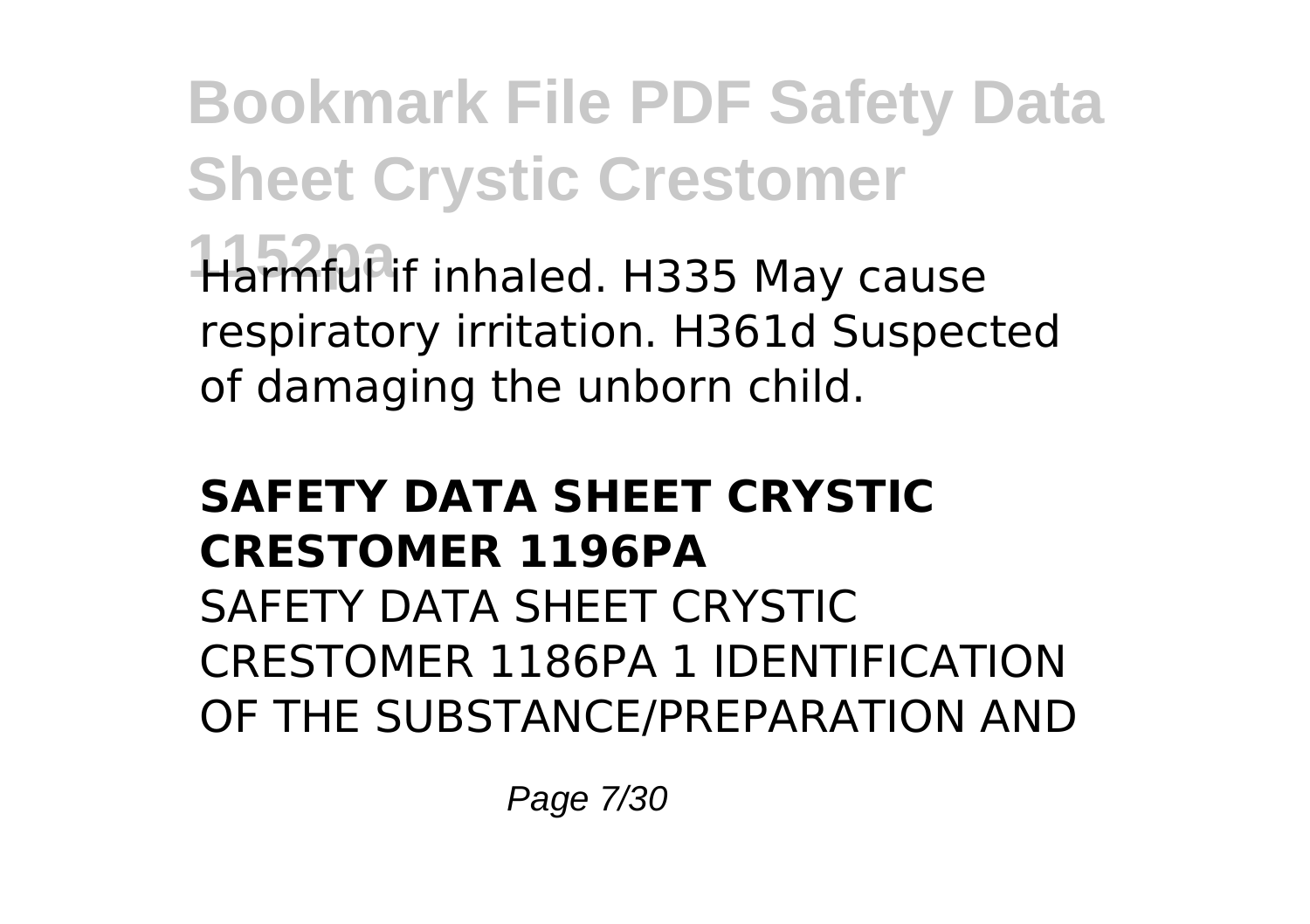**Bookmark File PDF Safety Data Sheet Crystic Crestomer** *<b>DF THE COMPANY/UNDERTAKING* PRODUCT NAME CRYSTIC CRESTOMER 1186PA PRODUCT NO. OL1003 SUPPLIER Scott Bader Wollaston Wellingborough Northamptonshire. NN29 7RL +44(0)1933 663100 +44(0)1933 663693 reach@scottbader.com 2 HAZARDS IDENTIFICATION Flammable.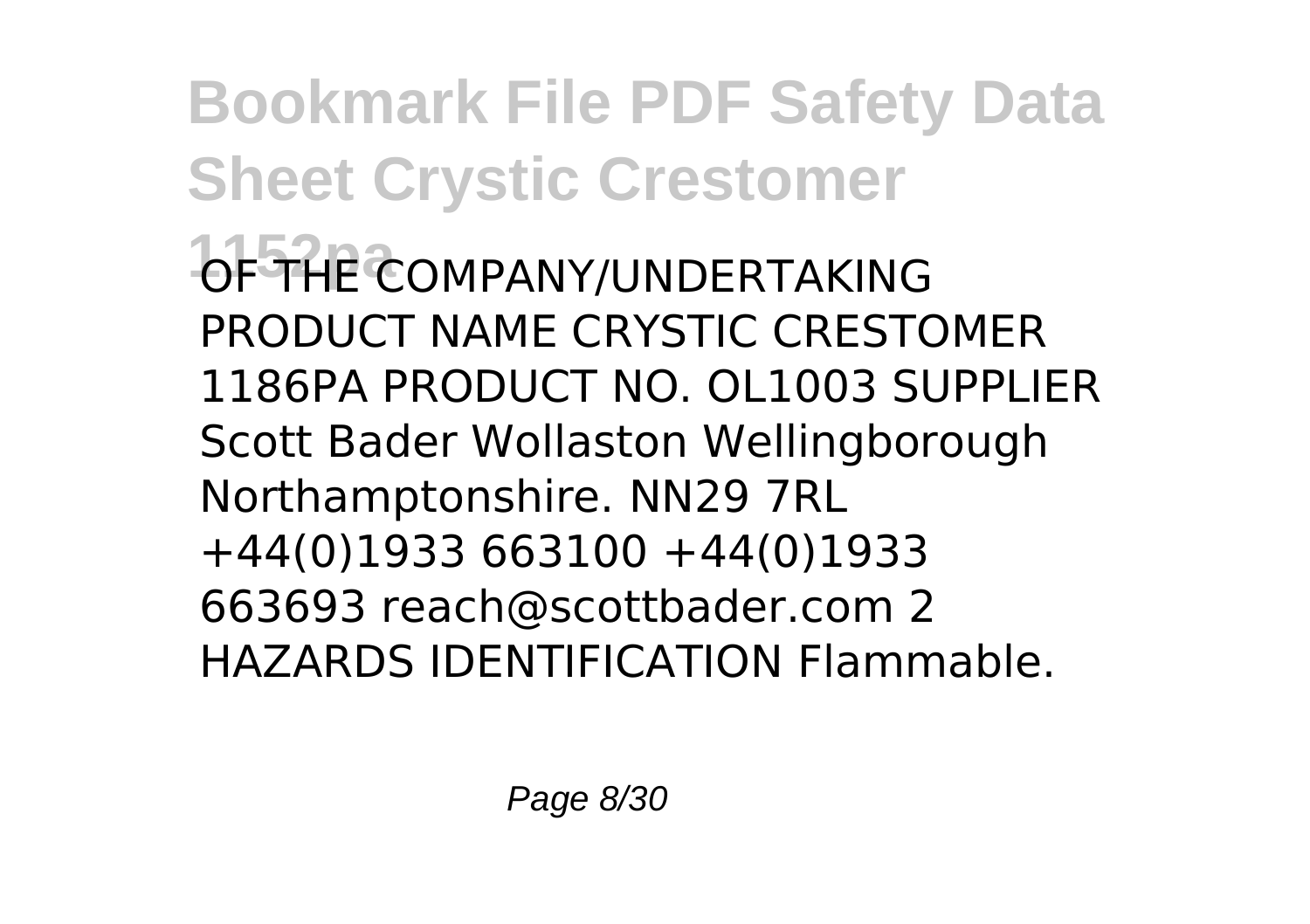### **15AFETY DATA SHEET CRYSTIC CRESTOMER 1186PA**

Crestomer 1152PA is supplied in 25Kg (55lbs) and 200Kg (441lbs) containers. Health and Safety See separate Material Safety Data Sheet. Version 6 (USA): August 2014 All information on this data sheet is based on laboratory testing and is not intended for design purposes.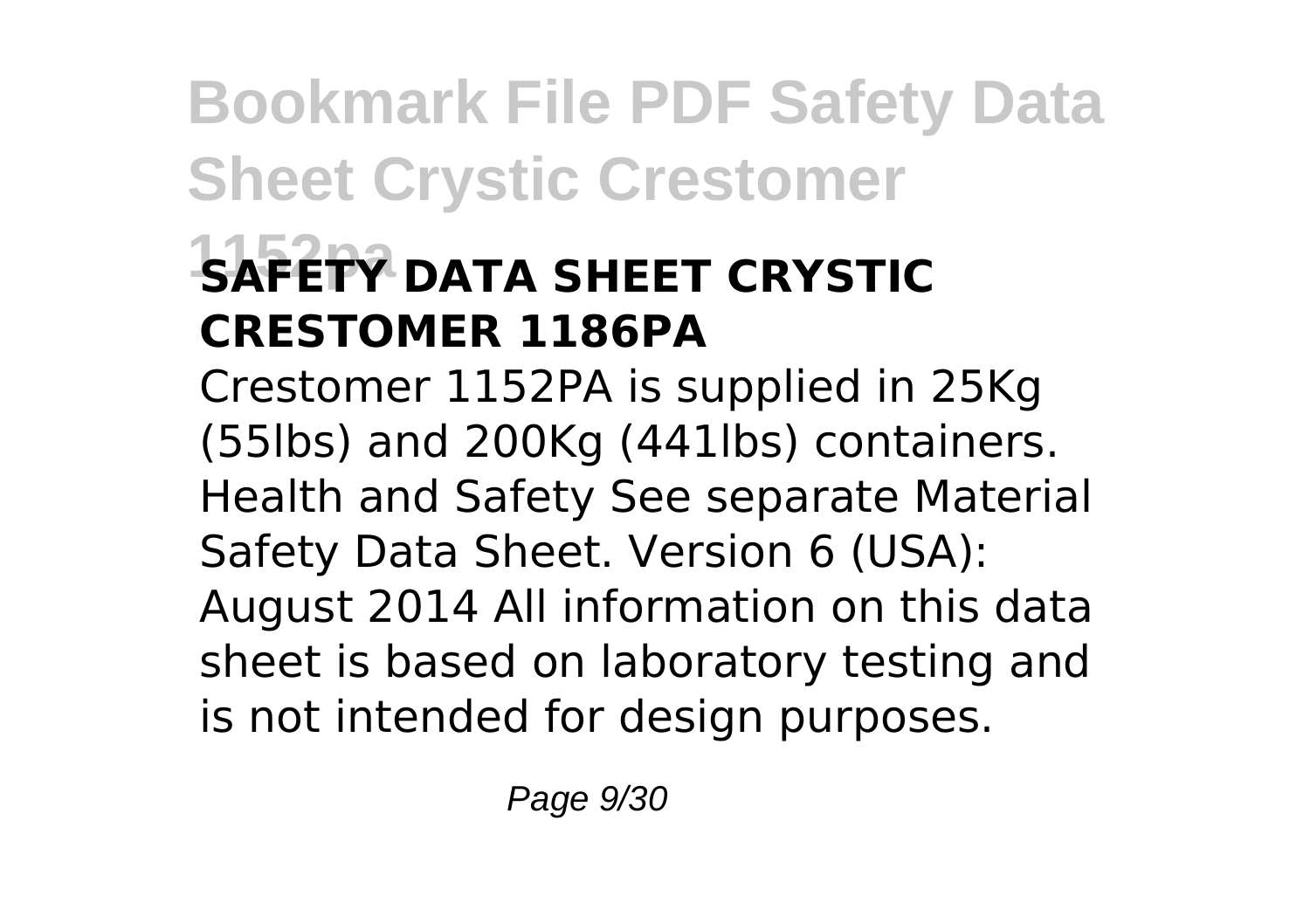**Bookmark File PDF Safety Data Sheet Crystic Crestomer 1152pa** Scott Bader makes no representations or warranties of any

#### **CRESTOMER 1152PA - Scott Bader**

safety data sheet crystic crestomer 1152pa is available in our book collection an online access to it is set as public so you can get it instantly. Our digital library spans in multiple

Page 10/30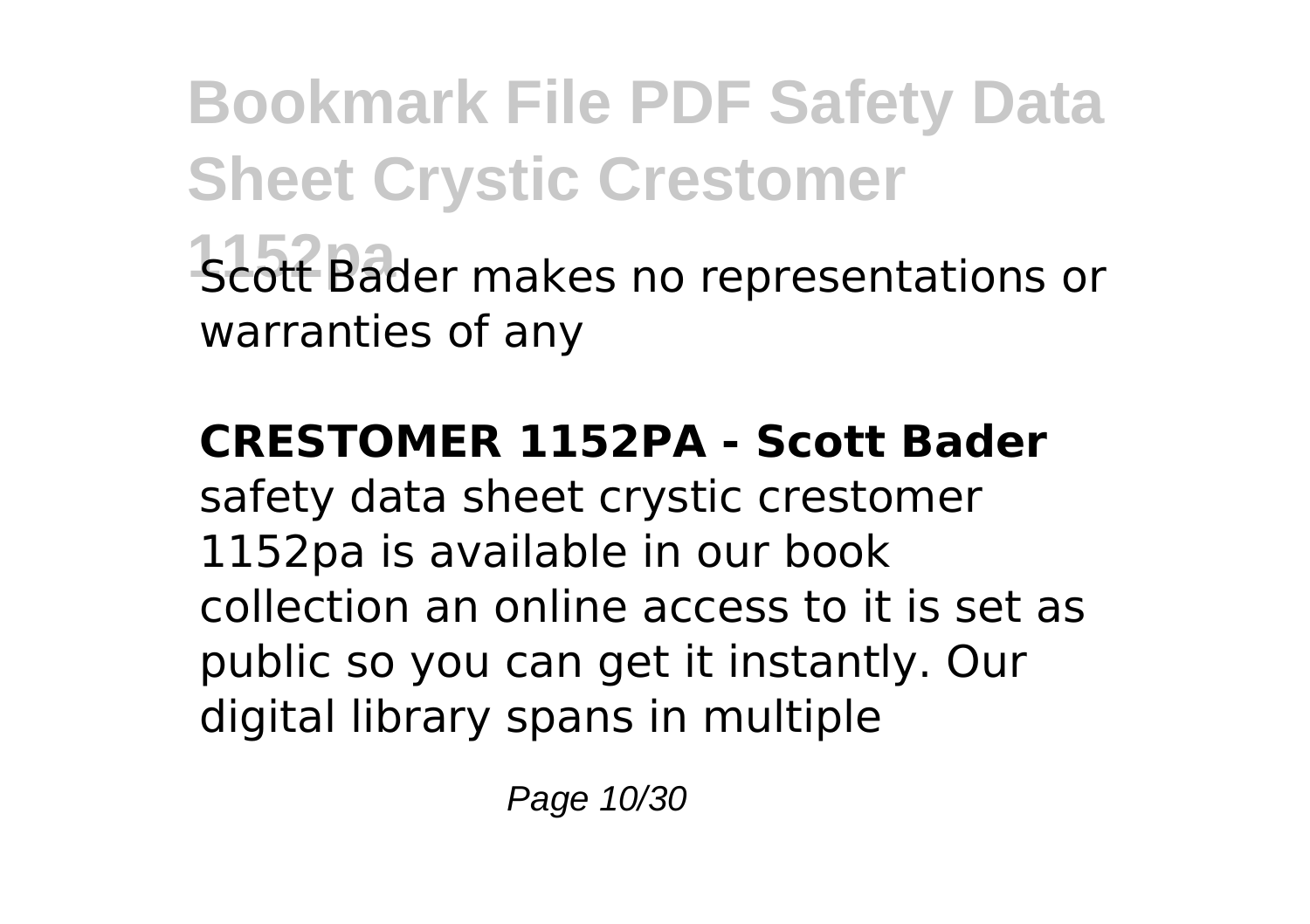**1152pa** countries, allowing you to get the most less latency time to download any of our books like this one. Kindly say, the safety data sheet crystic crestomer 1152pa is

#### **Safety data sheet crystic crestomer 1152pa| - Legacy** SAFETY DATA SHEET CRYSTIC PD9548

Page 11/30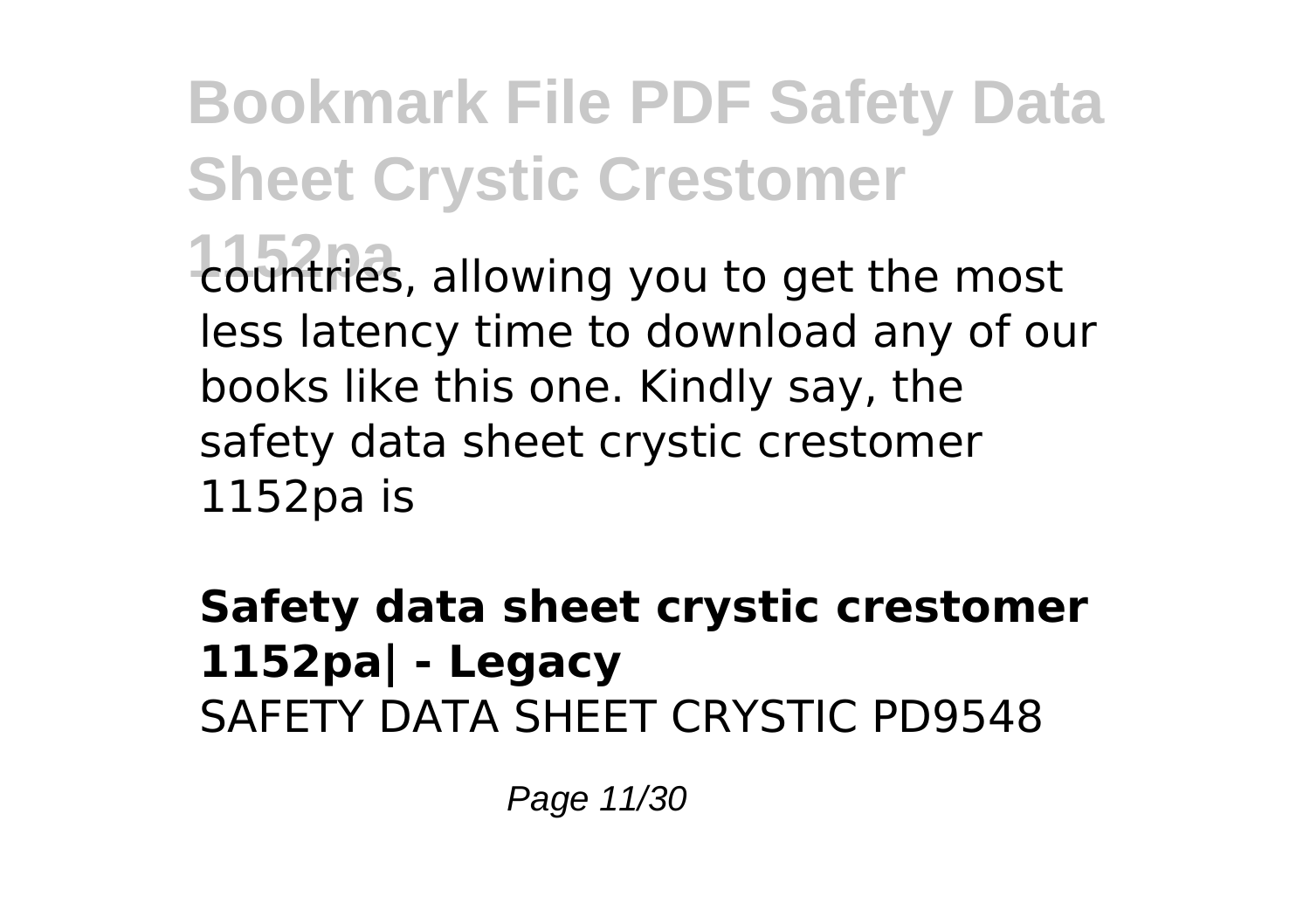**Bookmark File PDF Safety Data Sheet Crystic Crestomer 1252 SECTION 1: IDENTIFICATION OF THE** SUBSTANCE/MIXTURE AND OF THE COMPANY/UNDERTAKING 1.1. Product identifier Product name CRYSTIC PD9548 Product No. C20033 1.2. Relevant identified uses of the substance or mixture and uses advised against Identified uses Resin. 1.3. Details of the supplier of the safety data sheet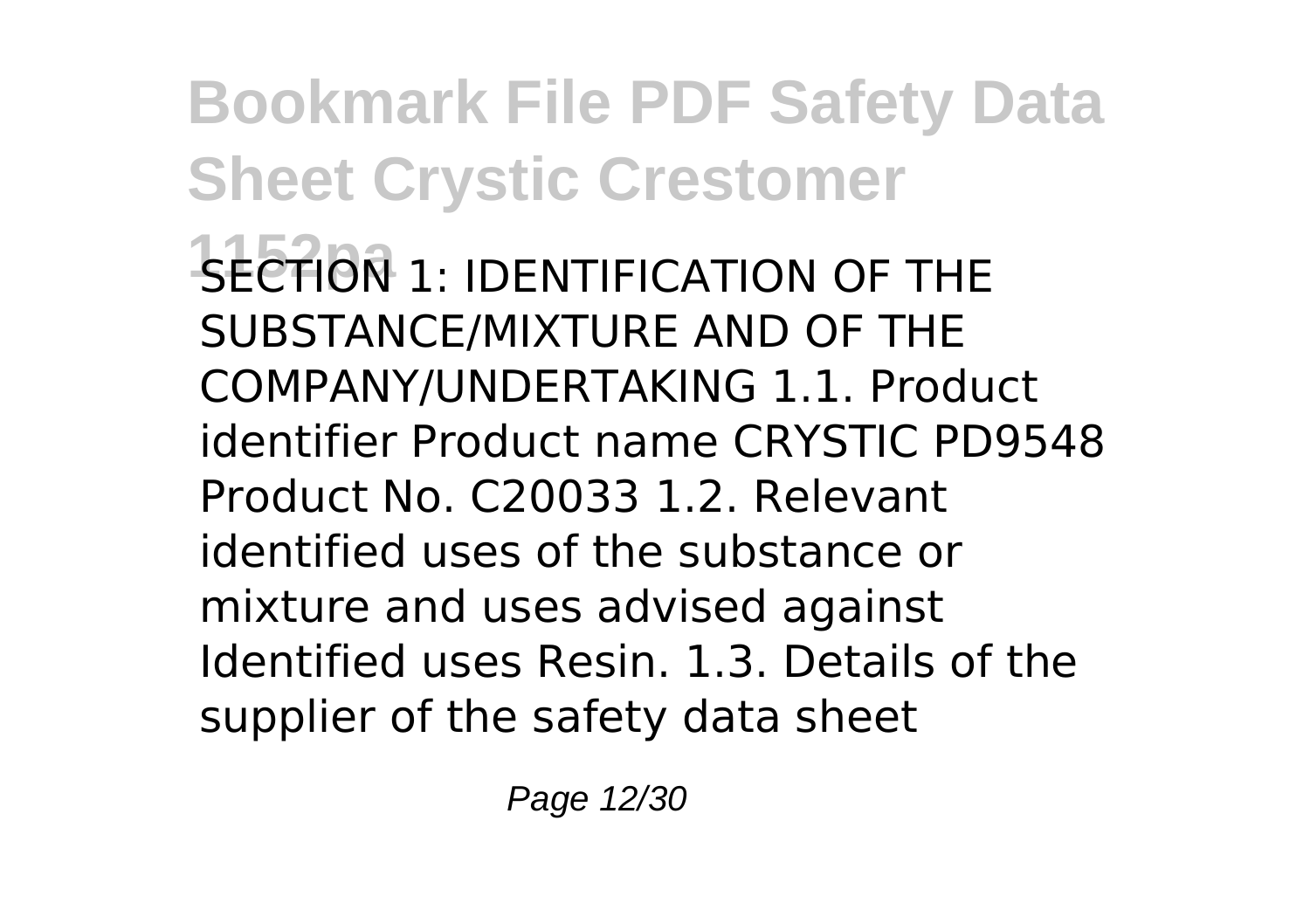#### **SAFETY DATA SHEET CRYSTIC PD9548 - RSM Lining Supplies**

Crystic Crestabond M1-05 Cartridge SDS Crystic Crestabond M1-20 Cartridge SDS Crystic Crestabond M1-20 Adhesive SDS Crystic Crestabond 1152PA SDS . Catalysts. CADOX M-50A SDS CUROX M-100 CUROX M-200 Butanox M60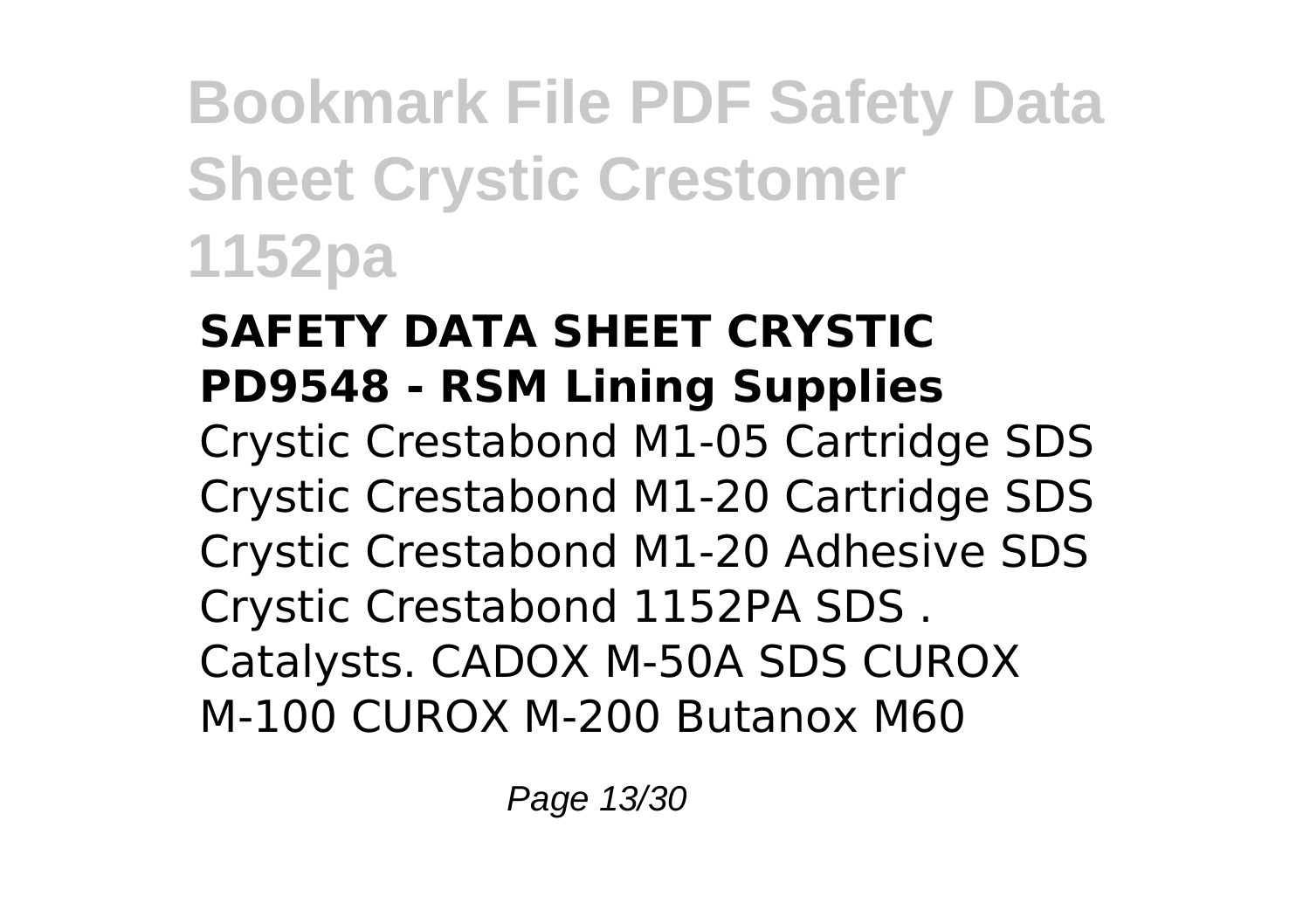**Bookmark File PDF Safety Data Sheet Crystic Crestomer 1152pa** Chemicals. Acetone SDS Styrene Monomer SDS Styrene Wax SDS Methylene Chloride SDS Core Materials. CORECELL Foam Grades A, K, P, S and T

#### **Safety Data Sheets (SDS) | Summit Composites Pty Ltd** Crestomer ® 1152PA Structural

Page 14/30

...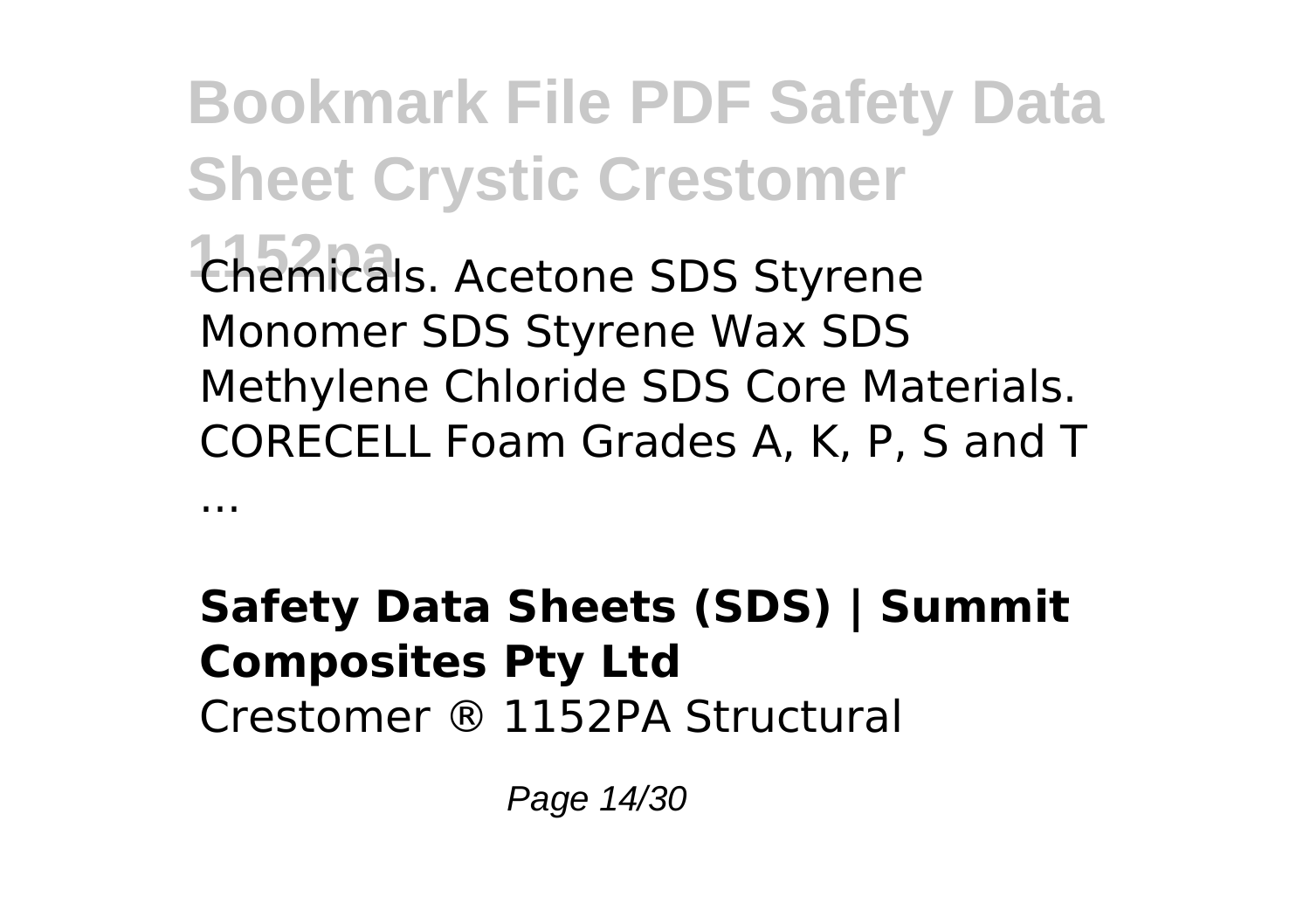**1152pa** Adhesive. Crestomer 1152PA is a high performance structural adhesive which has been designed for demanding applications. It creates tough bonds with greater movement and allows for significant time, cost and weight savings to be made. This product has reduced styrene emissions and greatly improves cosmetics.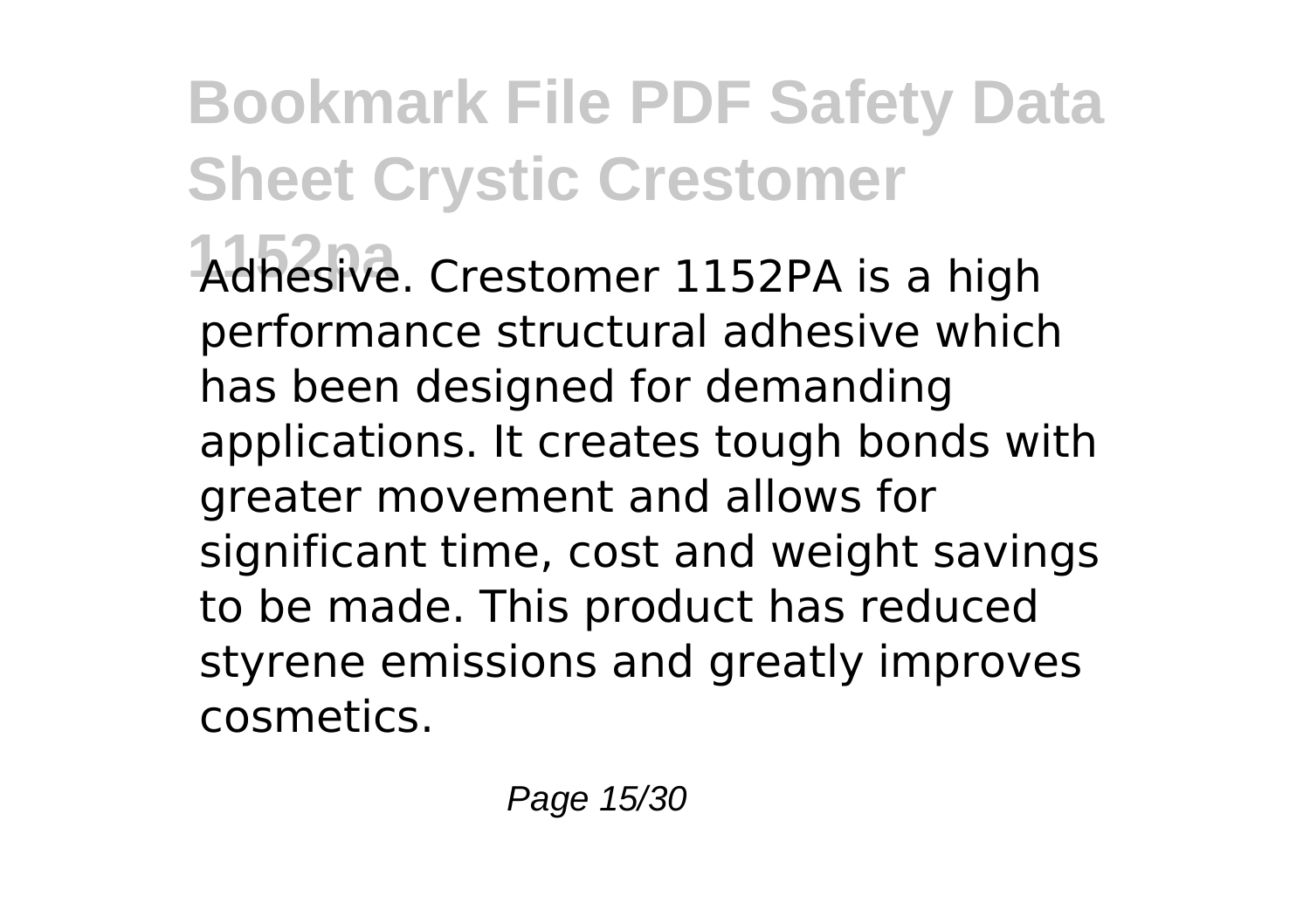#### **Crestomer® 1152PA Structural Adhesive – Scott Bader**

Scott Bader's Crystic Resin 199 is an isophthalic polyester resin for use in high performance applications with excellent chemical and heat resistance.

#### **Crystic® Polyester Resin 199 – Scott**

Page 16/30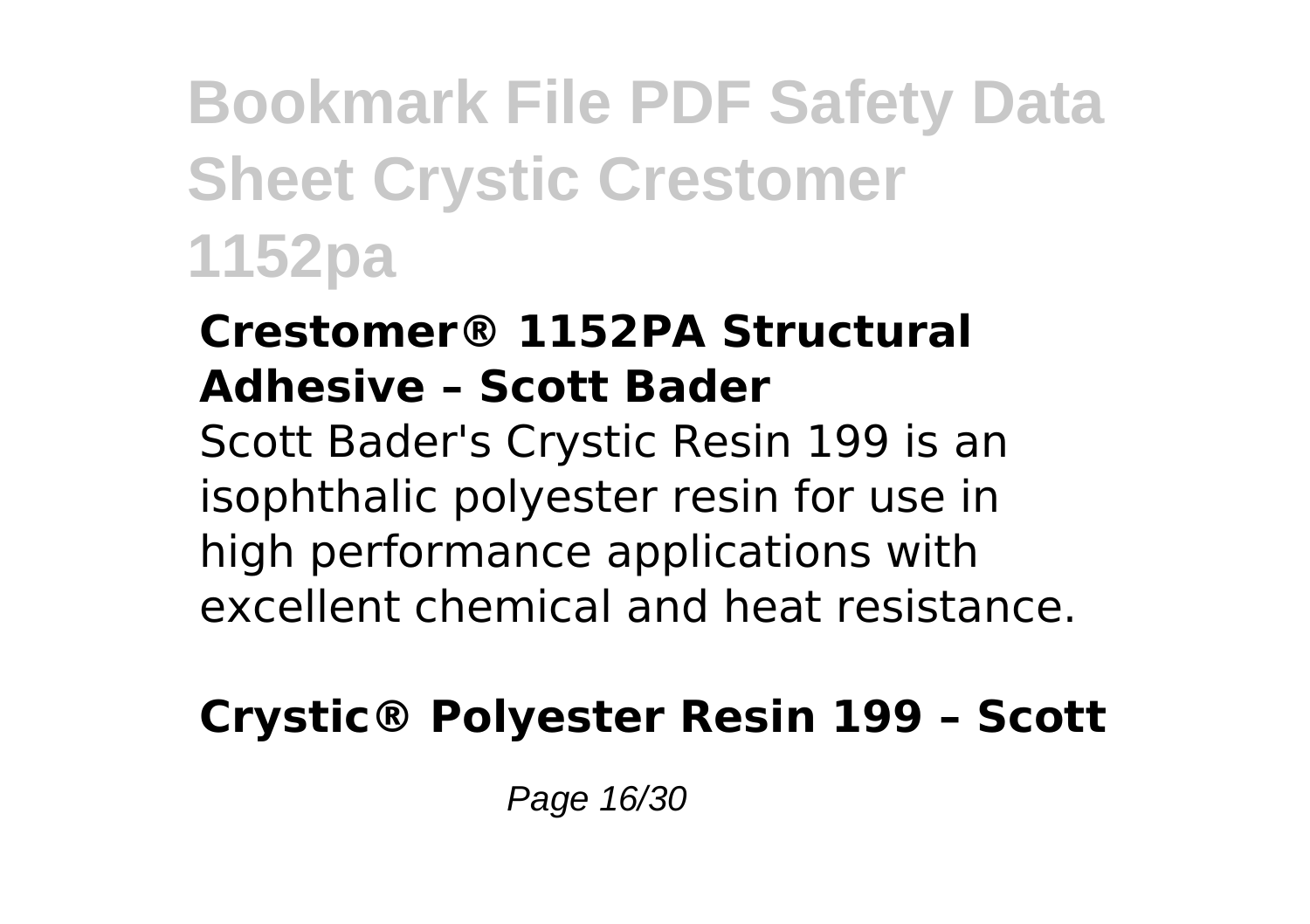## **Bookmark File PDF Safety Data Sheet Crystic Crestomer 1152pa Bader**

Crystic Resin 2.446PA is a preaccelerated, thixotropic, spray viscosity orthophthalic polyester resin with low styrene emission. This laminating resin has rapid wet-out, low exotherm and fast hardening characteristics make it ideal for rapid mould turnaround. A low viscosity version is also available.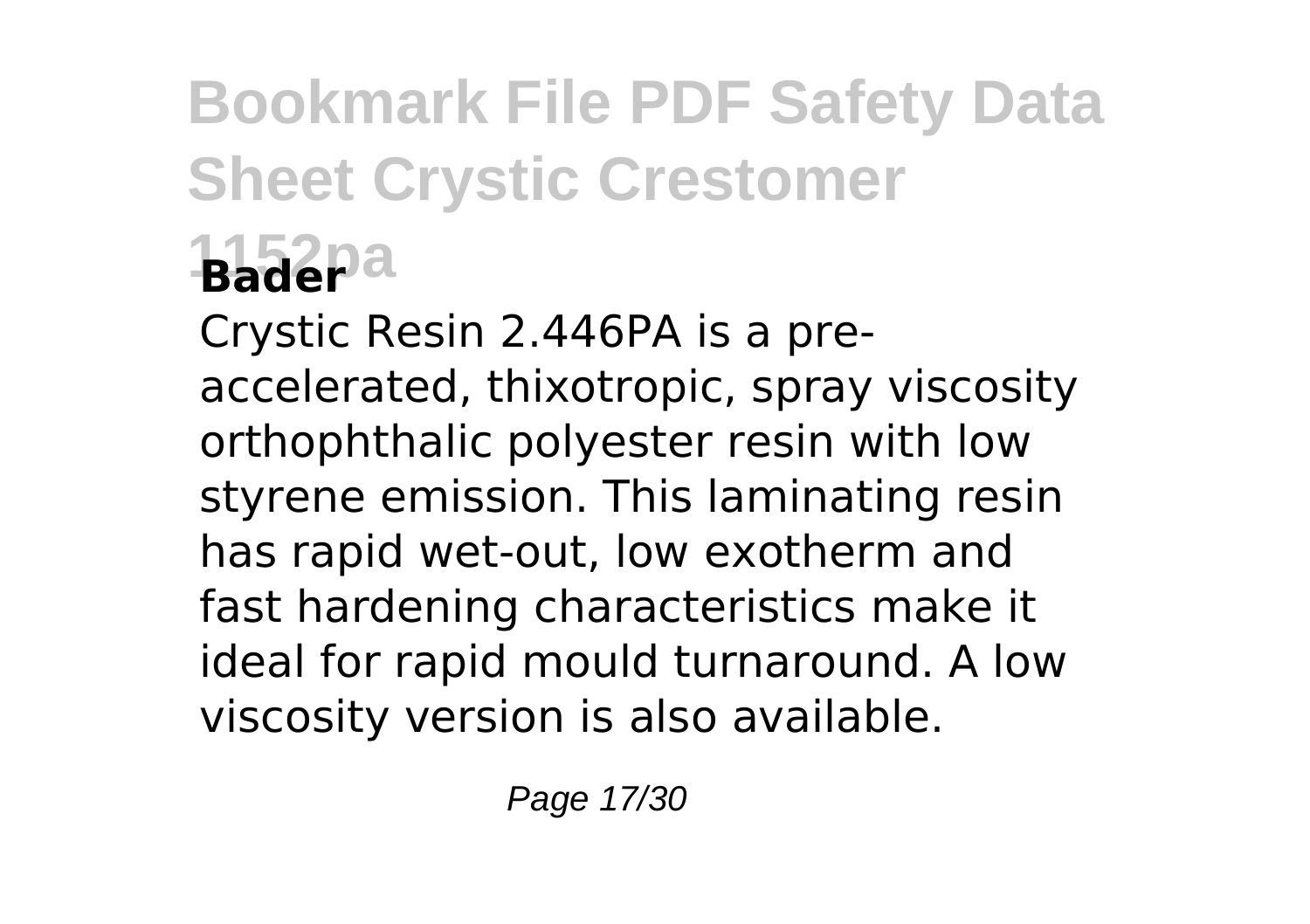#### **Crystic® Polyester Resin 2.446PA – Scott Bader**

SAFETY PHRASES S24/25 Avoid contact with skin and eyes. S26 In case of contact with eyes, rinse immediately with plenty of water and seek medical advice. S37 Wear suitable gloves. S51 Use only in well-ventilated areas. S60

Page 18/30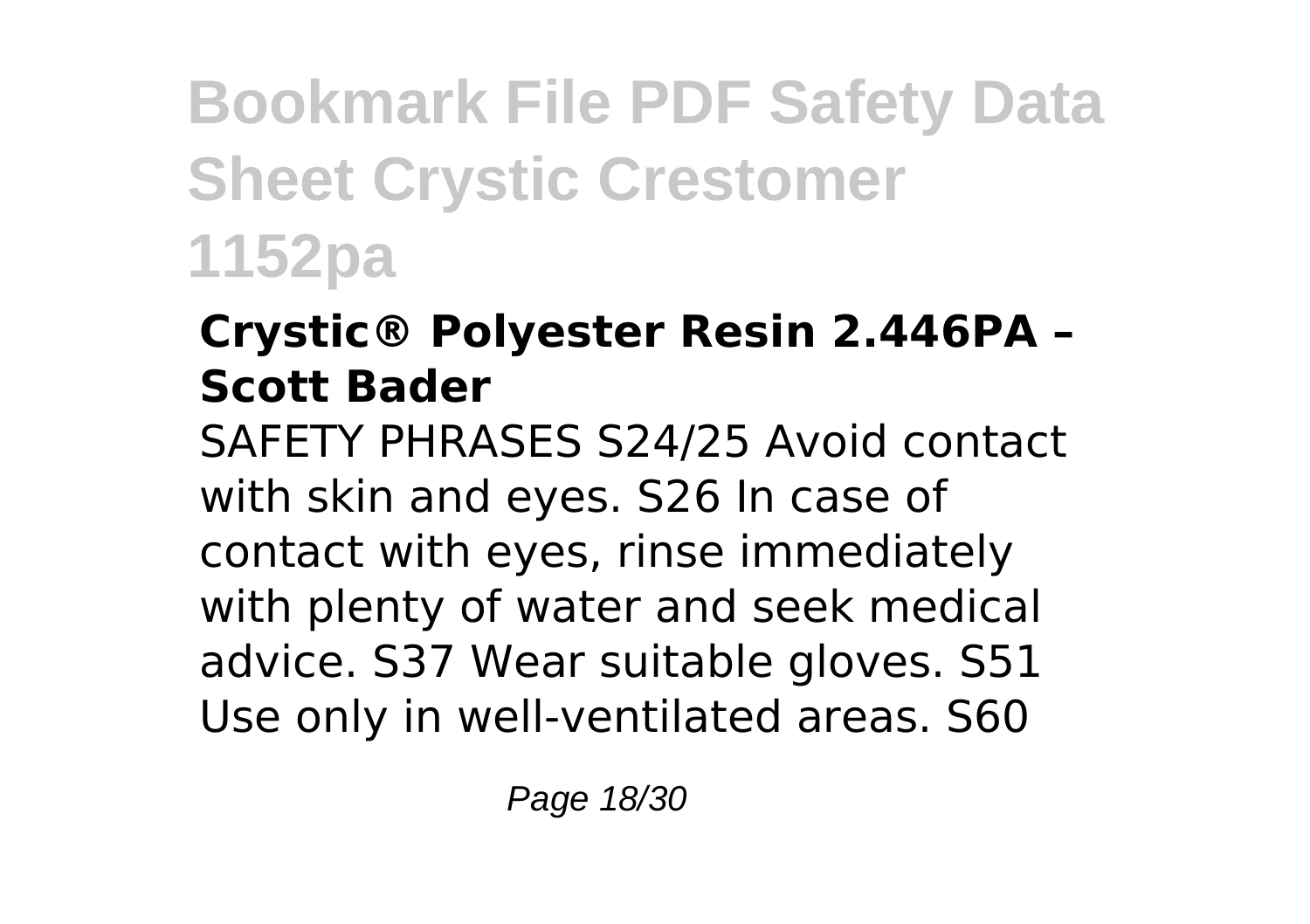**Bookmark File PDF Safety Data Sheet Crystic Crestomer 1152pa** This material and its container must be disposed of as hazardous waste. P14 Contains COBALT OCTOATE.

#### **SAFETY DATA SHEET CRYSTIC 2-8500PA**

Storage and Shelf Life. Crestomer Advantage 30 should be stored internally in its original container. It is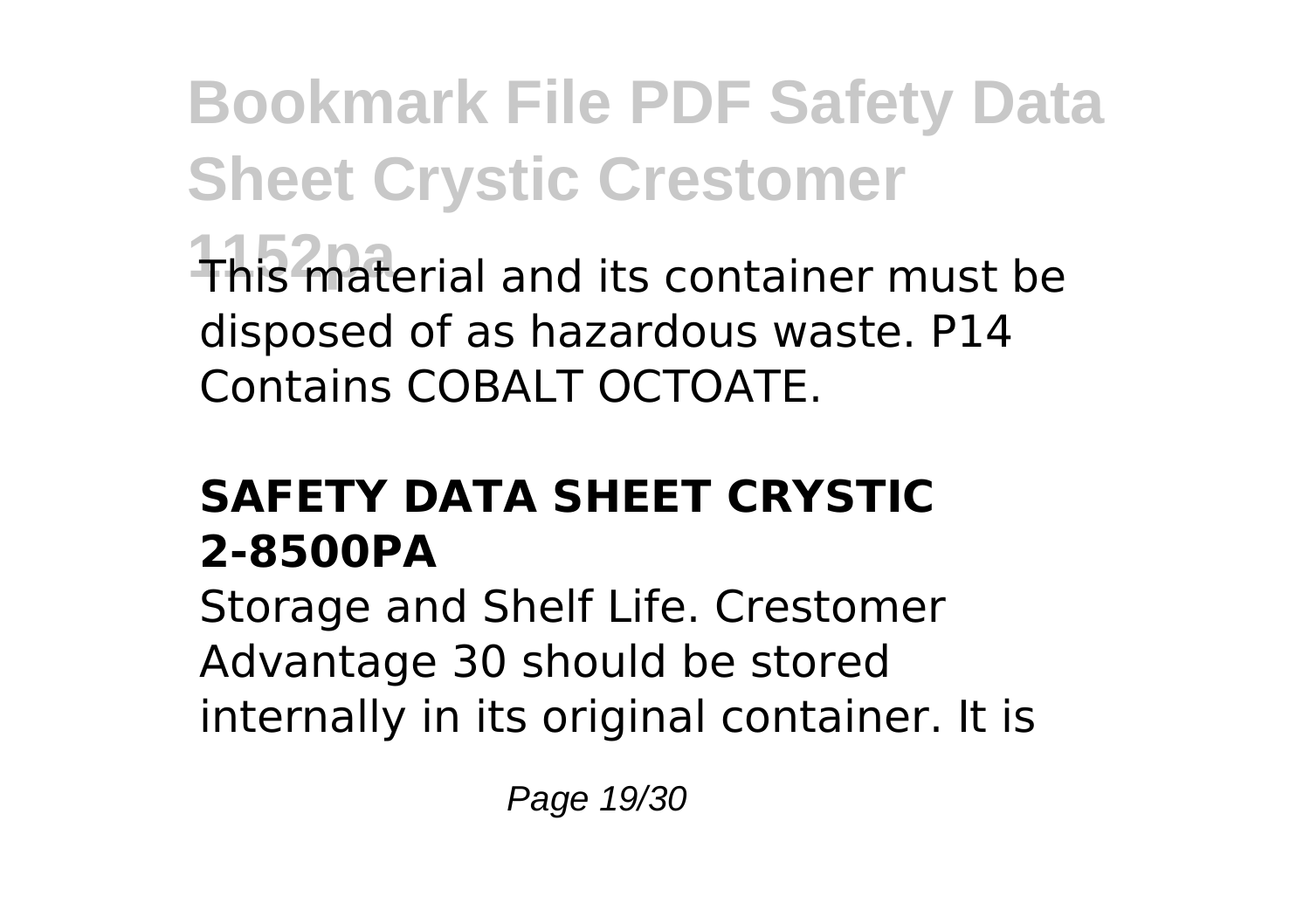### **Bookmark File PDF Safety Data Sheet Crystic Crestomer 1152pa** recommended that the storage temperature should be between 150C and 200C/ 60oF and 68 F. Cartridges should be opened only immediately prior to use. Products should never be frozen.

#### **Advantage 30 - Scott Bader | Composites** CRYSTIC BONDING PASTE PD10131PA

Page 20/30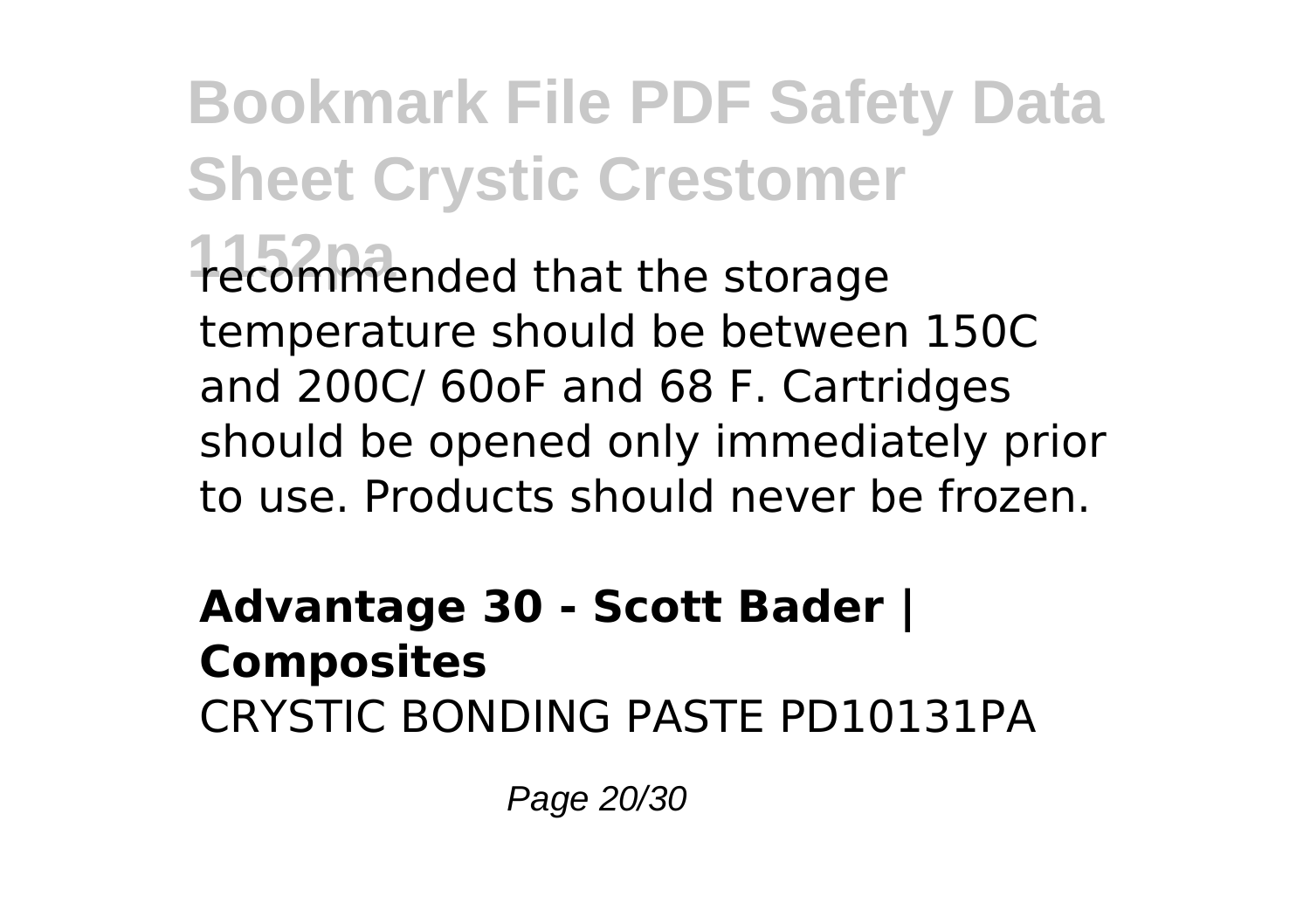**Bookmark File PDF Safety Data Sheet Crystic Crestomer 1152pa** (BP 90-84PAHV) H315 Causes skin irritation. H319 Causes serious eye irritation. H332 Harmful if inhaled. Precautionary Statements P271 Use only outdoors or in a well-ventilated area. P280 Wear protective gloves/protective clothing/eye protection/face protection.

#### **SAFETY DATA SHEET CRYSTIC**

Page 21/30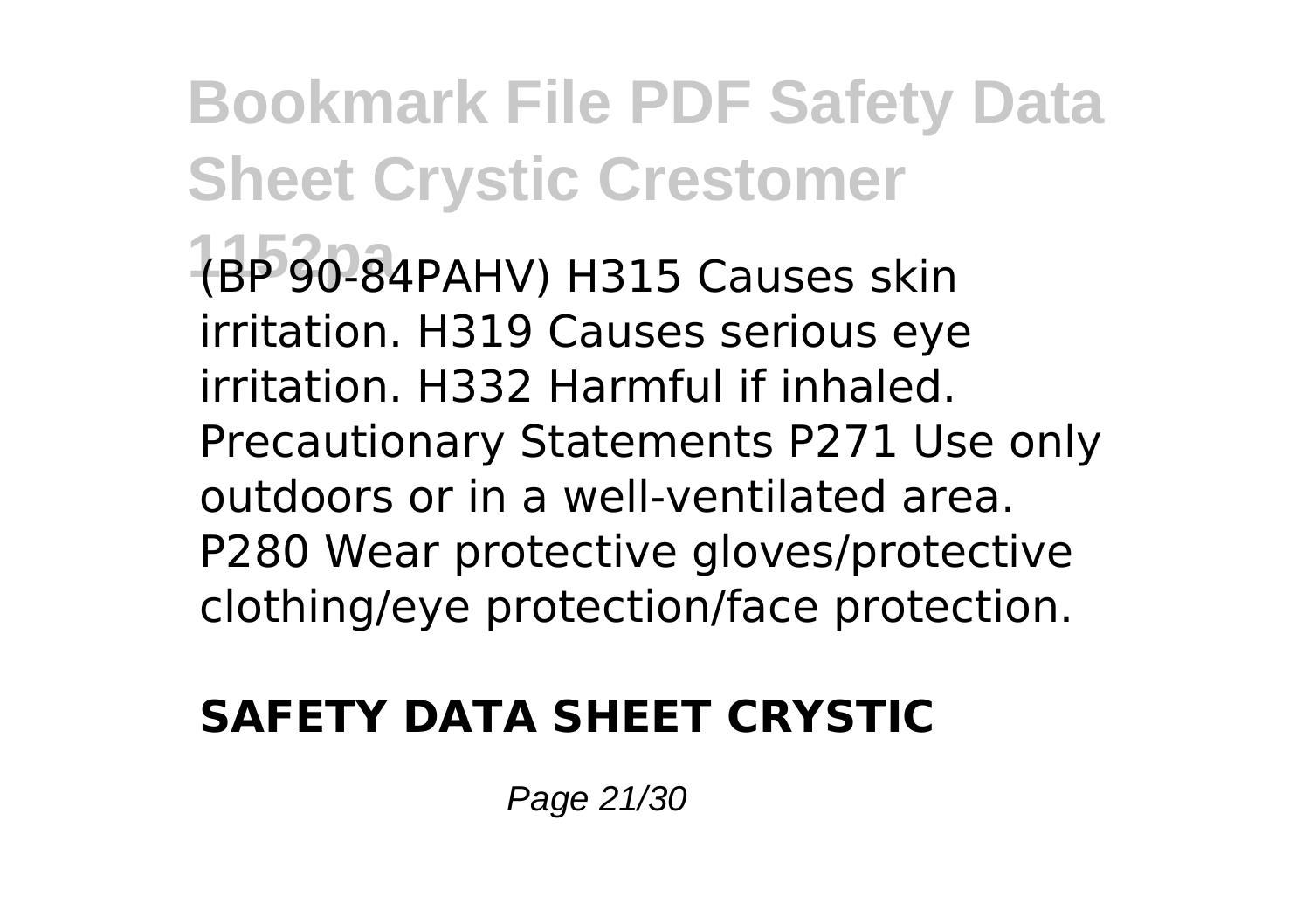## **Bookmark File PDF Safety Data Sheet Crystic Crestomer 1152pa BONDING PASTE PD10131PA (BP 90**

**...**

CRYSTIC CRESTABOND M7-15 CARTRIDGE H317 May cause an allergic skin reaction. H319 Causes serious eye irritation. H335 May cause respiratory irritation. H412 Harmful to aquatic life with long lasting effects. Precautionary Statements P210 Keep away from

Page 22/30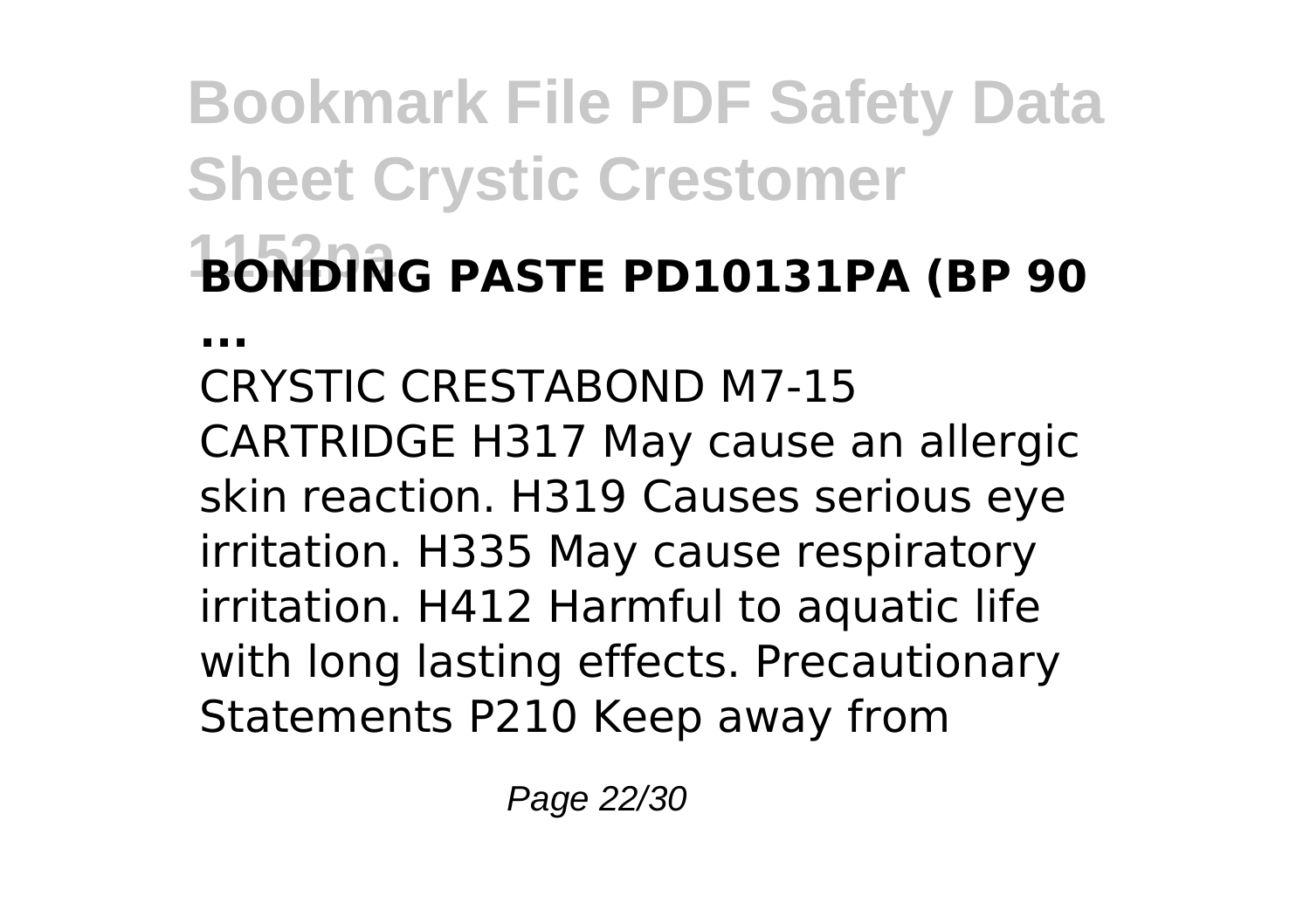**Bookmark File PDF Safety Data Sheet Crystic Crestomer 1152pa** heat/sparks/open flames/hot surfaces. - No smoking. P271 Use only outdoors or in a well-ventilated area.

#### **SAFETY DATA SHEET CRYSTIC CRESTABOND M7-15 CARTRIDGE** SAFETY DATA SHEET CRYSTIC GELCOAT 15PA (B) SECTION 1: IDENTIFICATION OF THE SUBSTANCE/MIXTURE AND OF THE

Page 23/30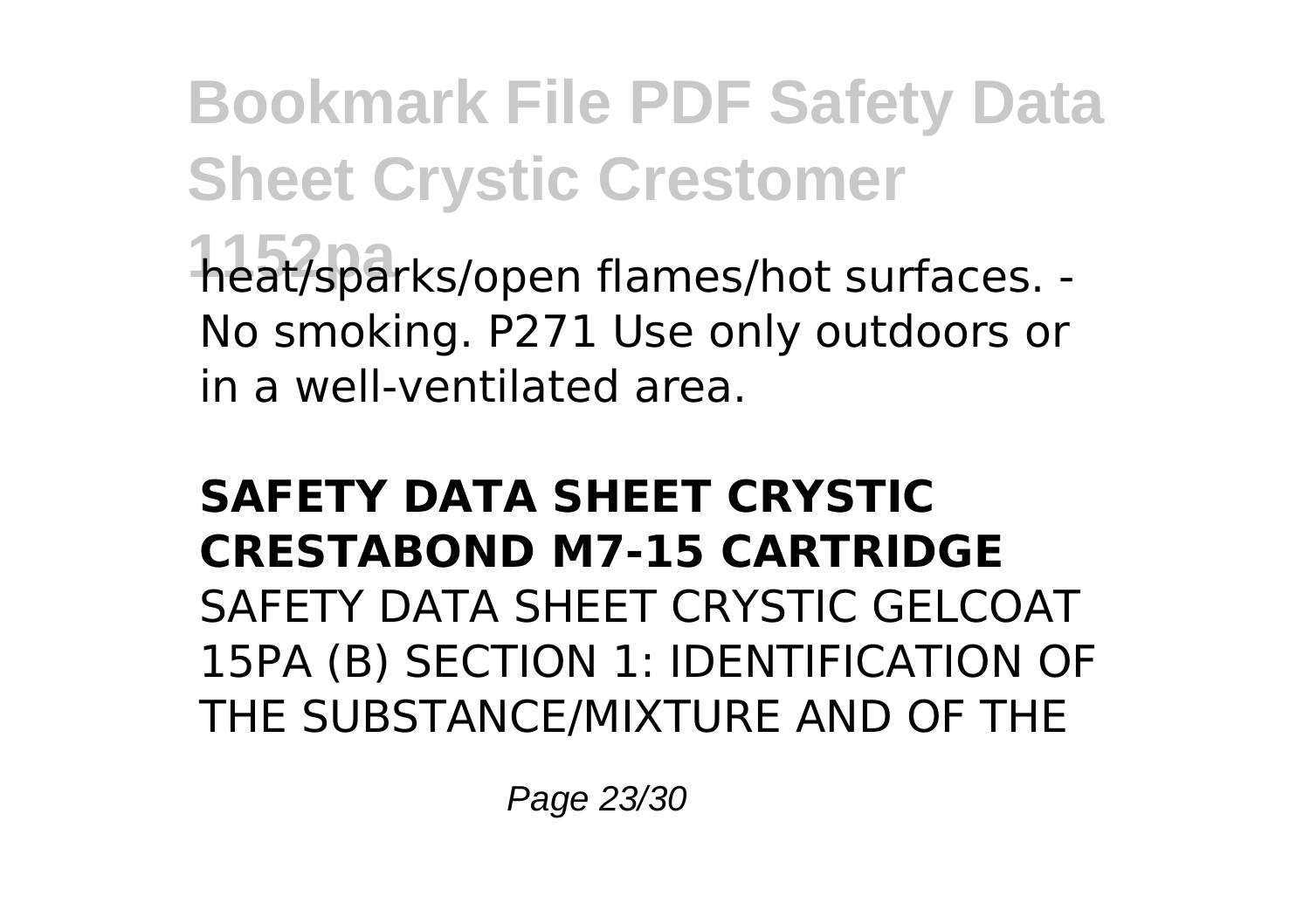**Bookmark File PDF Safety Data Sheet Crystic Crestomer 1152pa** COMPANY/UNDERTAKING 1.1. Product identifier Product name CRYSTIC GELCOAT 15PA (B) Product No. G50724 1.2. Relevant identified uses of the substance or mixture and uses advised against Identified uses Resin. 1.3.

#### **SAFETY DATA SHEET CRYSTIC GELCOAT 15PA (B)**

Page 24/30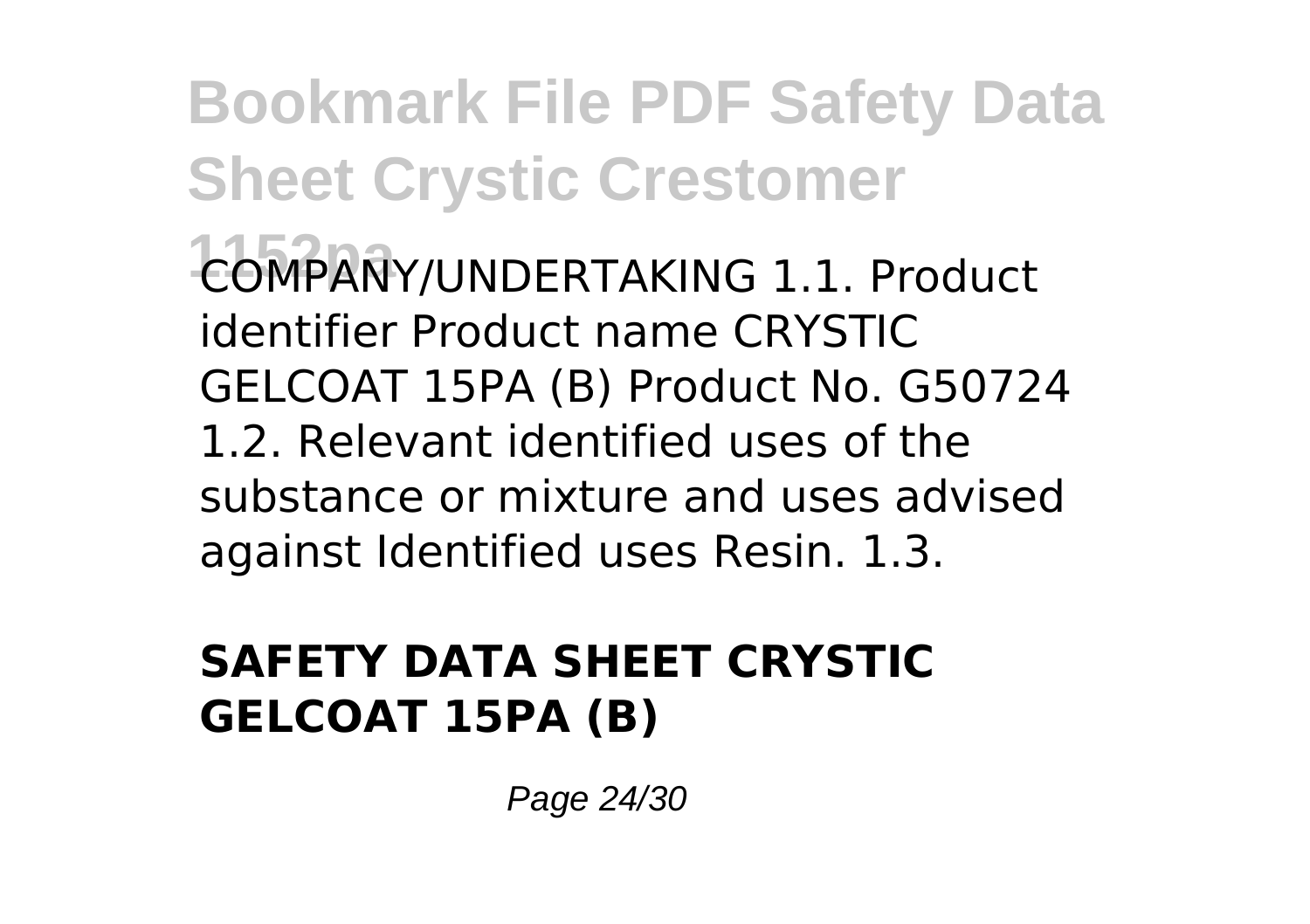**1152pa** Keep away from food, drink and animal feed. Do not breathe

gas/fumes/vapour/spray (appropriate wording to be specified by the manufacturer). If swallowed , do not induce vomiting, seek medical advice immediately and show this container or label.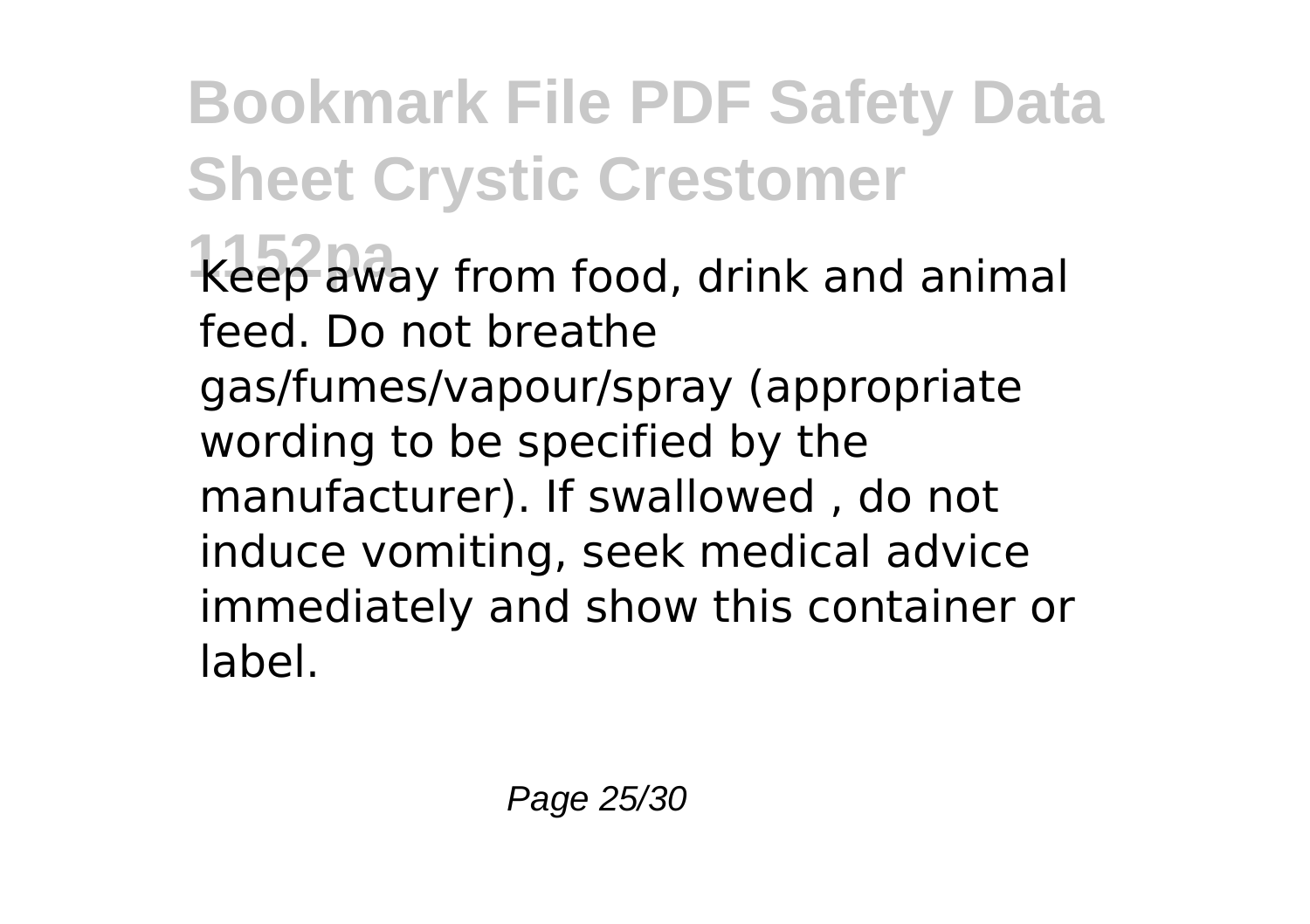**1152pa Page 1/9 Material Safety Data Sheet** Crystic Crestomer is a urethane acrylate adhesive range used in a wide range of demanding applications globally as well as large marine structures. These structural adhesives bond to many substrates, are tough, resilient and flexible. Crestomer 1152PA High Elongation UA structural adhesive – 50

Page 26/30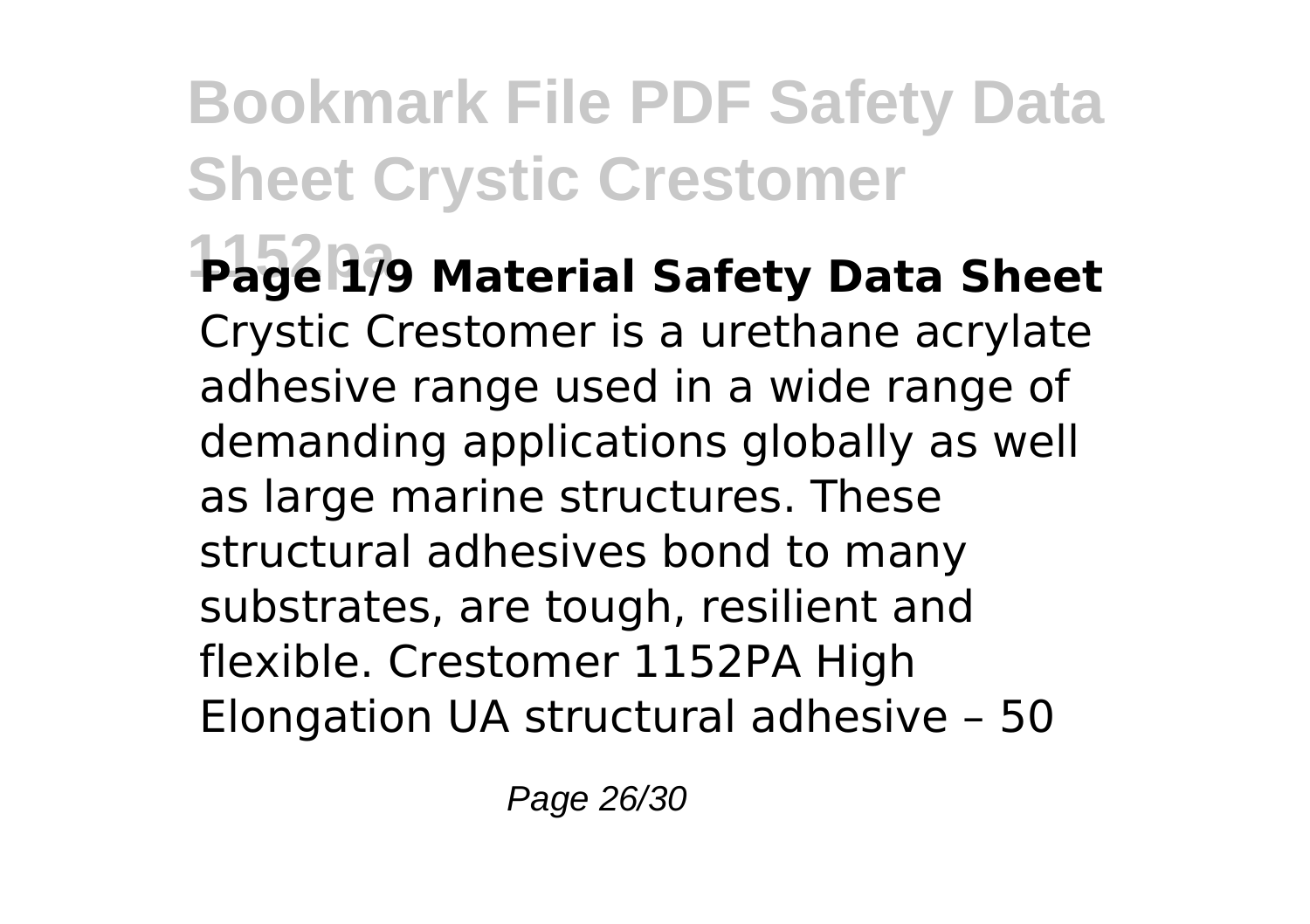**Bookmark File PDF Safety Data Sheet Crystic Crestomer 1152pa** min working time

#### **Adhesives - chemspec.co.nz**

Crestomer 1152 PA Drum SAFETY DATA SHEET Product name Crestomer 1152 PA Drum Conforms to Regulation (EC) No. 1907/2006 (REACH), Annex II, as amended by Commission Regulation (EU) 2015/830 - United Kingdom (UK):

Page 27/30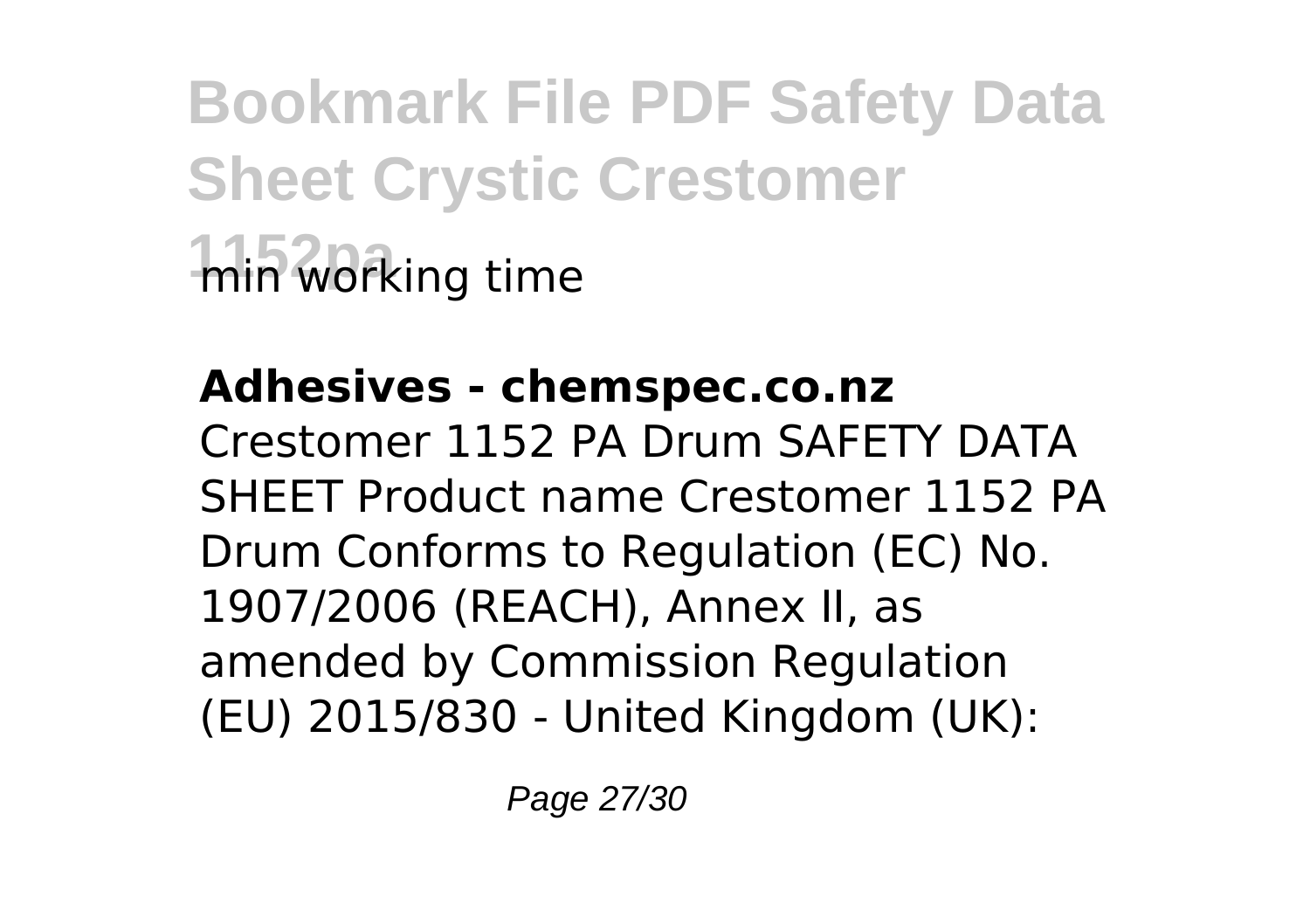**1152pa** 1.1 Product identifier 1.3 Details of the supplier of the safety data sheet Product type :Liquid. e-mail address of person responsible ...

#### **SAFETY DATA SHEET**

MSDS: 706 MATERIAL SAFETY DATA SHEET REV. DATE: 2/12 … MATERIAL SAFETY DATA SHEET REV DATE: 2/12

Page 28/30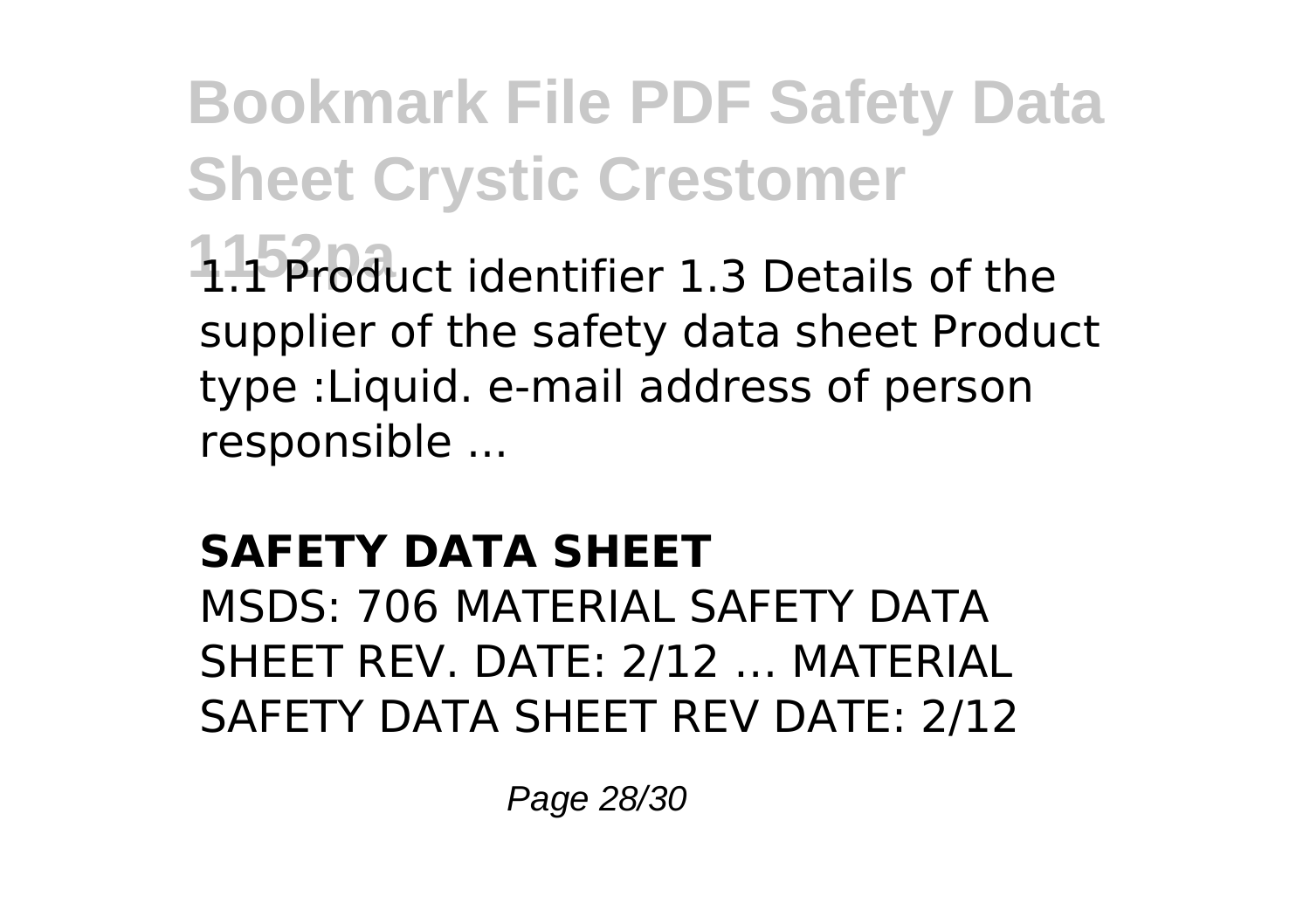**Bookmark File PDF Safety Data Sheet Crystic Crestomer 1152pa** PAGE 1 OF 2 Section I - PRODUCT IDENTIFICATION ZEE MEDICAL, INC TRADE NAME: Ammonia Inhalants 22 Corporate Park #2601 Irvine, CA 92606 800/841-8417 Emergency Phone No (CHEMTREC): 800/424-9300 Section II - HAZARDOUS INGREDIENTS CAS PEL, TLV, Safety ...